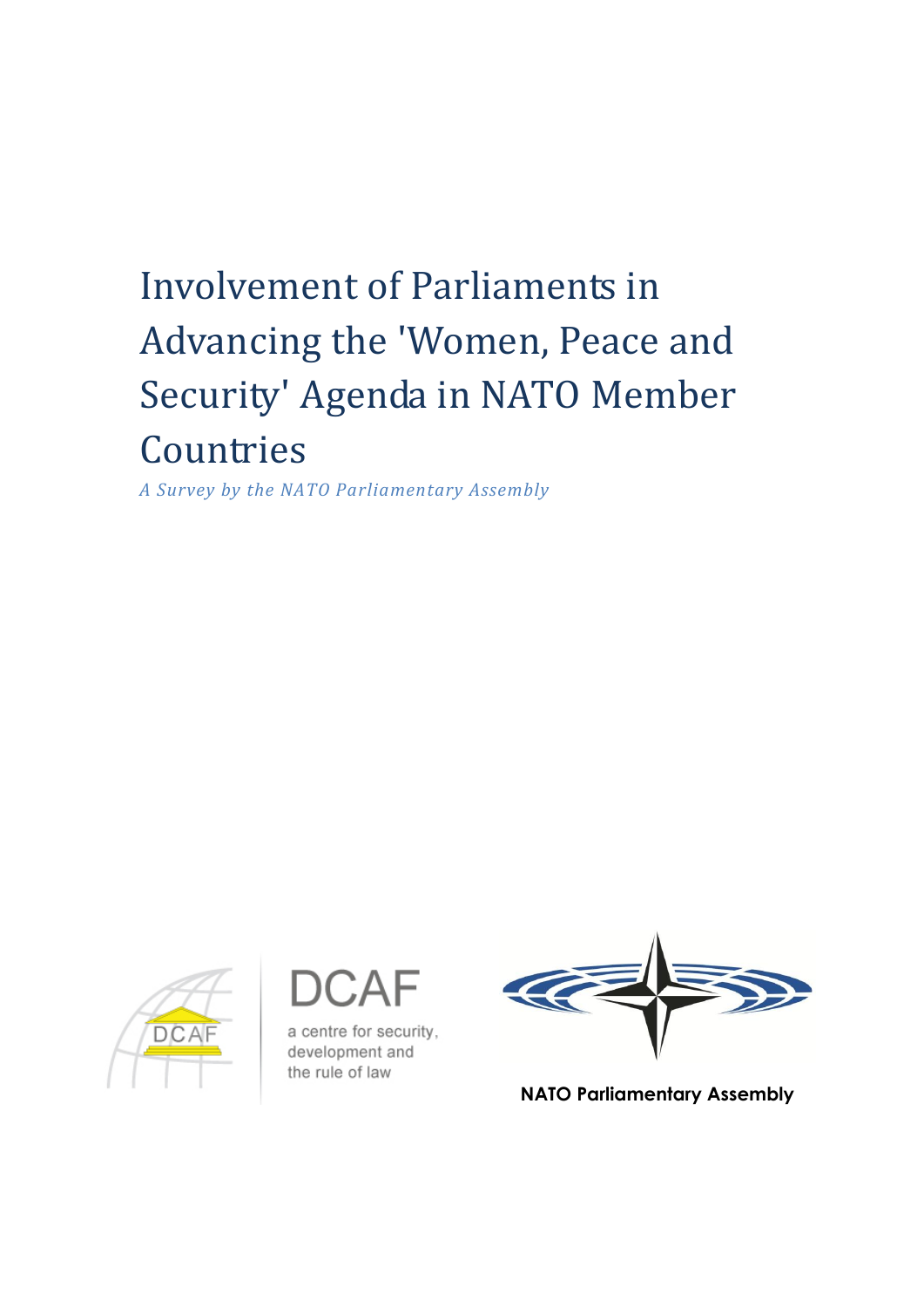This paper was commissioned to DCAF by the NATO Parliamentary Assembly in 2013.

Author: Audrey Reeves (University of Bristol)

Editors: Callum Watson, Aiko Holvikivi and Daniel de Torres (DCAF)

© 2013 DCAF. All rights reserved.

ISBN: 978-92-9222-279-6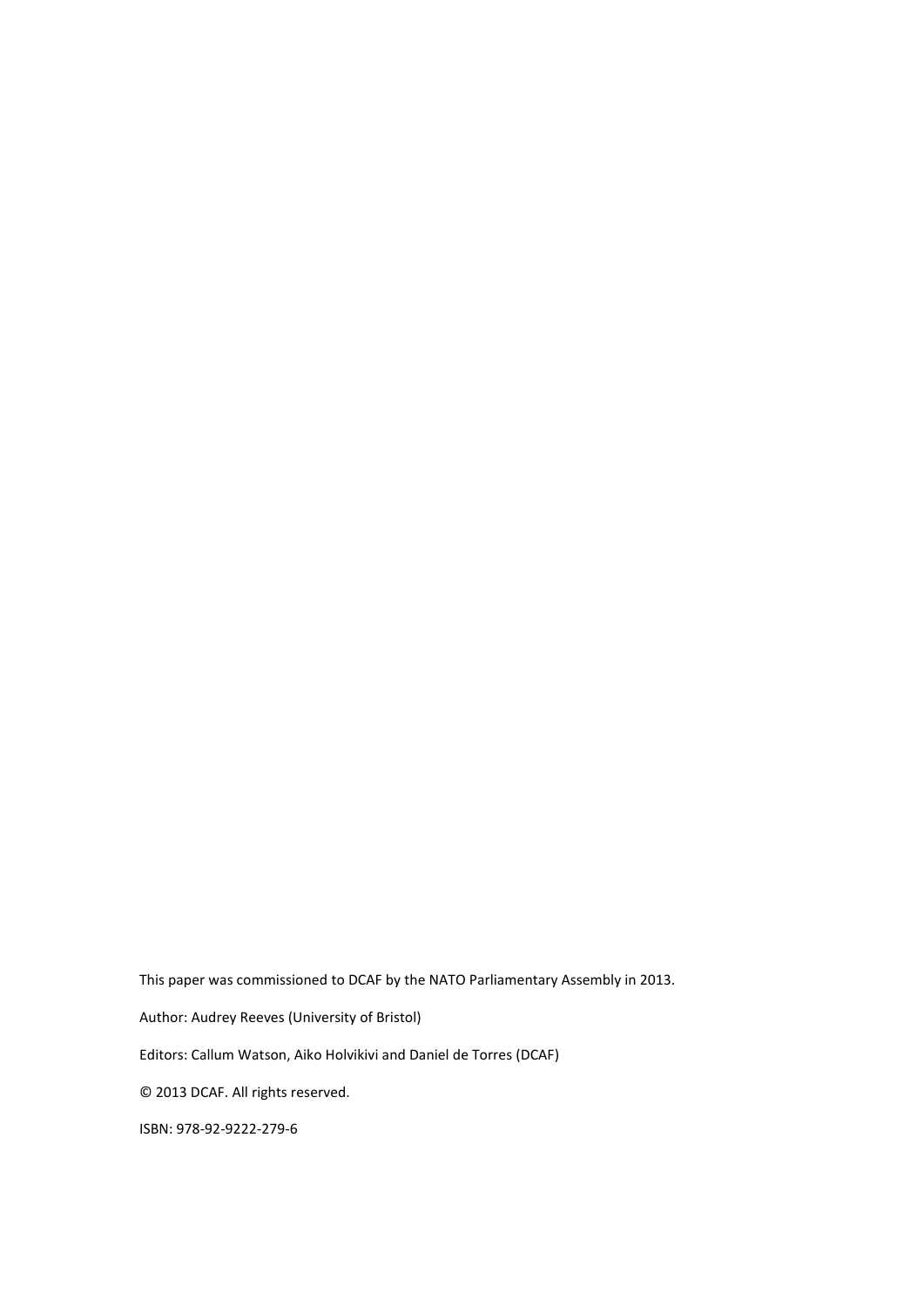#### **NATO Parliamentary Assembly**

*Founded in 1955, the NATO Parliamentary Assembly (NATO PA) serves as the consultative inter parliamentary organisation for the North Atlantic Alliance.*

S*ince its creation, the NATO PA has provided a unique specialised forum for members of parliament from across the Atlantic Alliance to discuss and influence decisions on Alliance security. Through its work and activities, the Assembly facilitates parliamentary awareness and understanding of the key issues affecting the security of the Euro-Atlantic area, and supports national parliamentary oversight over defence and security. Crucially, it helps to strengthen the transatlantic relationship and the values which underpin the Alliance.*

*The Assembly is institutionally separate from NATO, but serves as an essential link between NATO and the parliaments of the NATO nations. It provides greater transparency of NATO policies, and fosters better understanding of the Alliance's objectives and missions among legislators and citizens of the Alliance.*

*Since the end of the Cold War, the Assembly has assumed a new role by integrating into its work*  parliamentarians from countries seeking a closer association with NATO. Through this form of *parliamentary diplomacy, the Assembly contributes to mutual understanding and to the strengthening of parliamentary democracy throughout the Euro-Atlantic region and beyond, thereby complementing and reinforcing NATO's own programme of partnership and co-operation.*

*The headquarters of the Assembly's 30-strong International Secretariat staff members is located in central Brussels.*

[http://www.nato-pa.int](http://www.nato-pa.int/)

#### **DCAF**

*The Geneva Centre for the Democratic Control of Armed Forces (DCAF) is one of the world's leading institutions in the areas of security sector reform and security sector governance. DCAF provides incountry advisory support and practical assistance programs, develops and promotes appropriate democratic norms at the international and national levels, advocates good practices and conducts policy-related research to ensure effective democratic governance of the security sector.*

*DCAF's Gender and Security Programme works through research, policy and technical advice, and regional projects to support the development of security sectors that meet the security needs of men, women, boys and girls, and the full participation of men and women in security sector institutions and security sector reform processes.*

#### [www.dcaf.ch](file://FileServer/GCDCAF/Operations%20III/Gender%20and%20security/Funding%20and%20partners/NATO/NATO%20PA/2013%20Survey%20paper/www.dcaf.ch)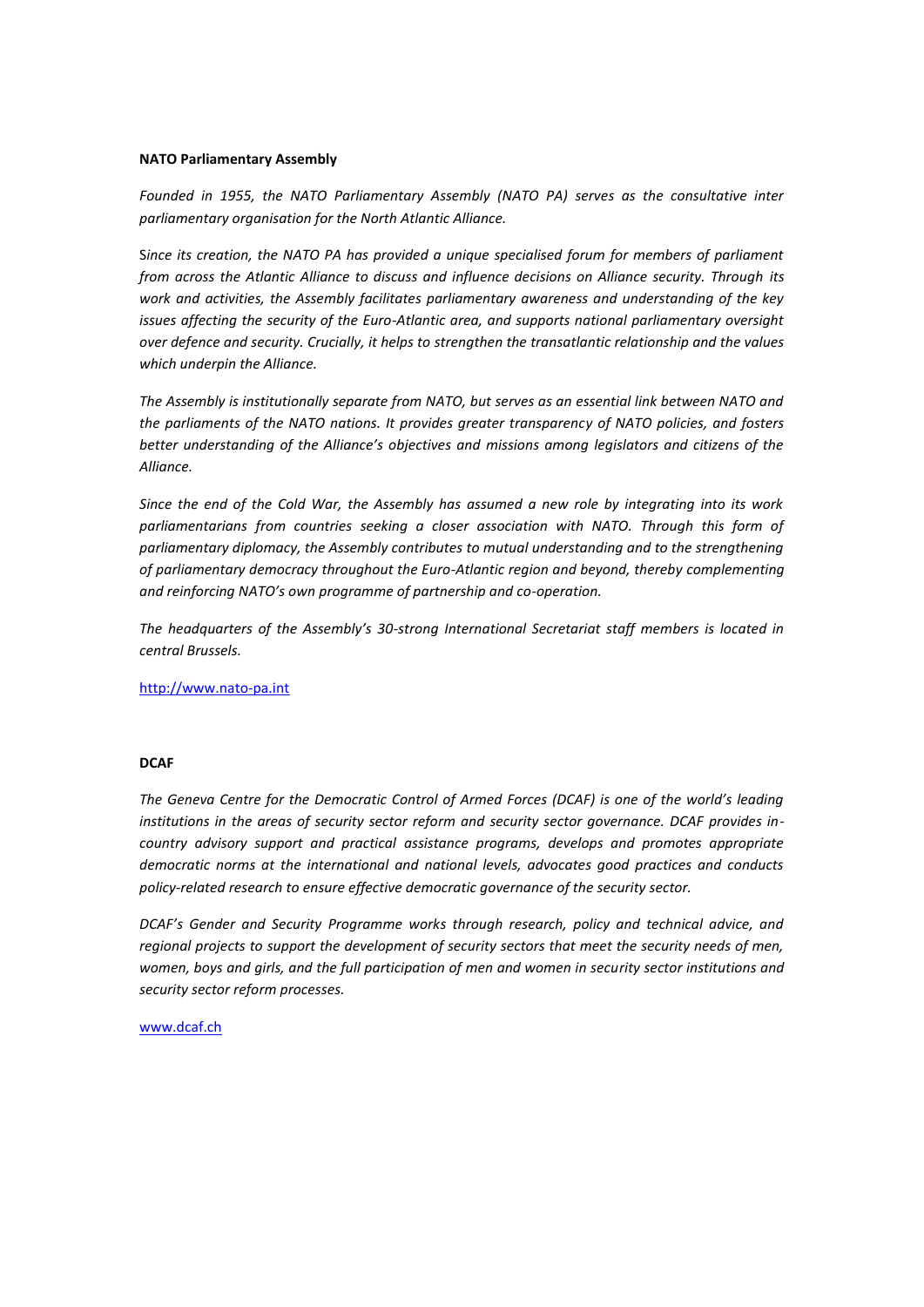# **Content**

| Implementation of Resolution 1325: an overview of national parliaments' roles  10                                                                                         |
|---------------------------------------------------------------------------------------------------------------------------------------------------------------------------|
| Involvement of parliaments in NATO member countries with a NAP  11                                                                                                        |
|                                                                                                                                                                           |
|                                                                                                                                                                           |
|                                                                                                                                                                           |
| Involvement of parliaments in NATO member countries without a NAP  12                                                                                                     |
| Forwarding the women, peace and security agenda through existing legal and policy                                                                                         |
| Monitoring and oversight of initiatives forwarding the women, peace and security                                                                                          |
|                                                                                                                                                                           |
| Identification of executive institutions responsible for the implementation of the<br>a.                                                                                  |
| Establishment of targets and indicators to measure progress of implementation  15<br>$\mathbf{b}$ .                                                                       |
| Measures to increase women's representation in armed forces, ministries of defence,<br>$\mathbf{c}$ .                                                                     |
| Measures to ensure gender balance and the adoption of a gender perspective into<br>d.<br>peace missions, development projects, humanitarian assistance, and diplomacy  16 |
| Provision of adequate training on and sensitisation to the women, peace and security<br>е.<br>agenda within national institutions dealing with peace and security 16      |
| f.<br>Organisation of training and sensitisation activities on the women, peace and security                                                                              |
| Co-operation with other NATO states in the field of women, peace and security 17<br>g.                                                                                    |
| h.                                                                                                                                                                        |
|                                                                                                                                                                           |
|                                                                                                                                                                           |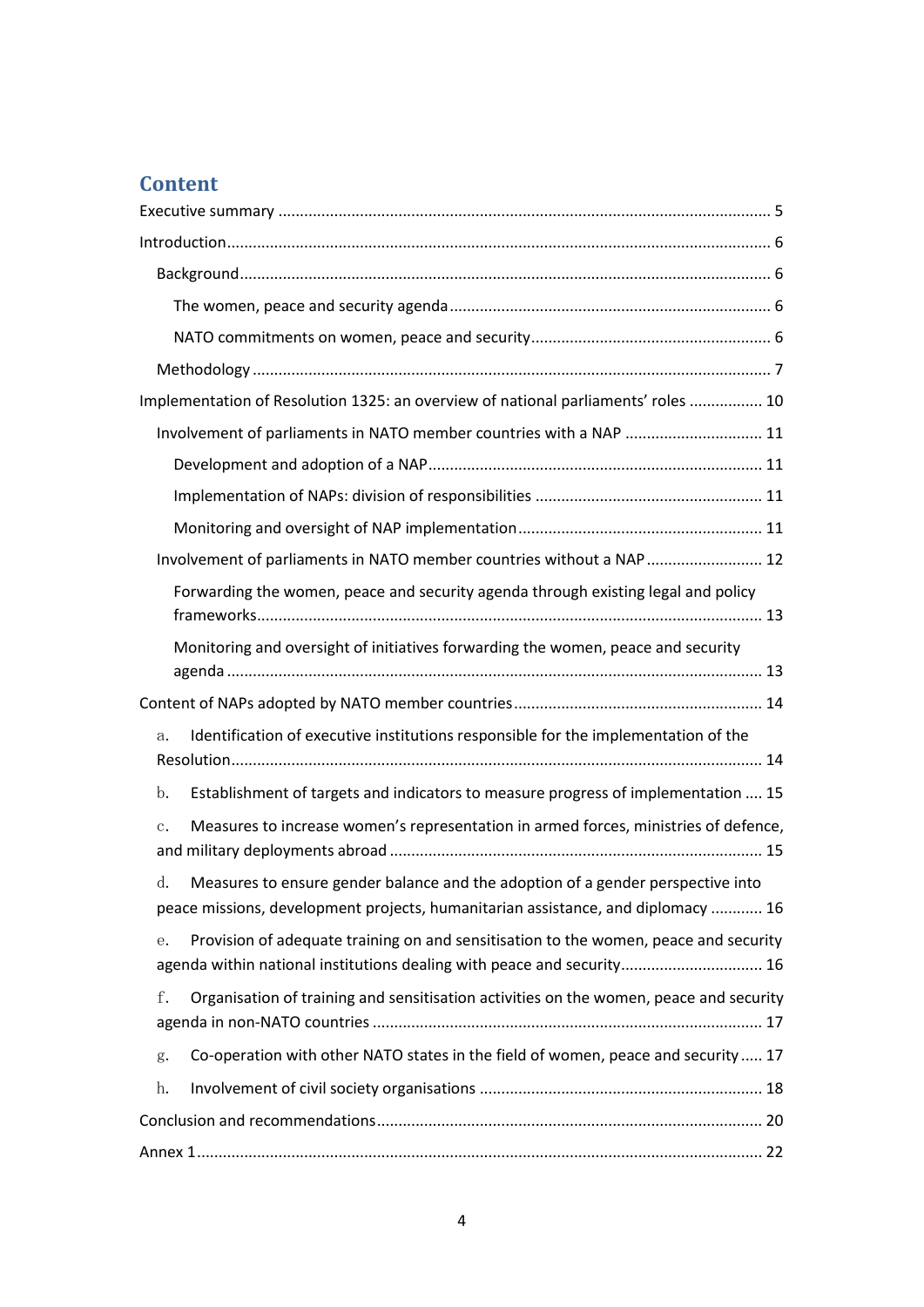## <span id="page-4-0"></span>**Executive summary**

United Nations Security Council (UNSC) Resolution 1325 encourages Member States to integrate women and a gender perspective in multilateral security initiatives such as peace settlements, peace missions and disarmament, demobilisation and reintegration programmes. NATO has taken on these objectives by developing a policy and operational framework to implement Resolution 1325 and subsequent resolutions on women, peace and security at different levels of the Alliance's structures.

This paper provides an analytical synthesis of the twenty-one NATO member countries' reporting to the NATO Parliamentary Assembly on their contribution towards the implementation of Resolution 1325 on women, peace and security. The paper provides an analytical overview of these legislatures' reports on the roles of national parliaments in establishing and monitoring legal and policy initiatives put in place by NATO member countries to implement the resolution.

The main finding of this report is that parliaments play a particularly active role in the monitoring and oversight of the implementation of Resolution 1325 in NATO member countries that have adopted a National Action Plan (NAP), stimulating and guiding action by individual states towards the realisation of the "women, peace and security" agenda. Twelve of the thirteen NATO member countries *with a NAP* that answered the survey indicated some level of involvement of their parliament in monitoring of the implementation of the resolutions on women, peace and security. In half of these cases, the monitoring was done periodically and through measures concerned specifically with the implementation of Resolution 1325. Amongst the eight surveyed member countries *without a NAP*, five reported some level of parliamentary engagement. Amongst these, just one had in place mechanisms for regular monitoring of progress achieved in matters specifically related to women, peace and security.

Another important finding is that parliaments occasionally play a role in the design and adoption of initiatives encouraging or contributing to the implementation of Resolution 1325. In those member countries that have adopted a NAP, parliaments participated in their development in six out of thirteen surveyed cases.

Seventeen out of twenty-eight NATO member countries have adopted a NAP. The NAPs contain measures relating to the integration of women in national armed forces, ministries of defence and deployments abroad; integration of a gender perspective and of measures facilitating gender balance in security, humanitarian, development and diplomatic activities conducted abroad; gender training and sensitisation in domestic and foreign contexts; cooperation with NATO member countries; and collaboration with civil society organisations. Most NATO member countries who reported on their NAP indicate that it incorporates specific indicators and targets to achieve in order to implement Resolution 1325 (eight out of the ten countries with NAPs that answered this question) and identifies executive institutions responsible for achieving these objectives (nine out of the ten).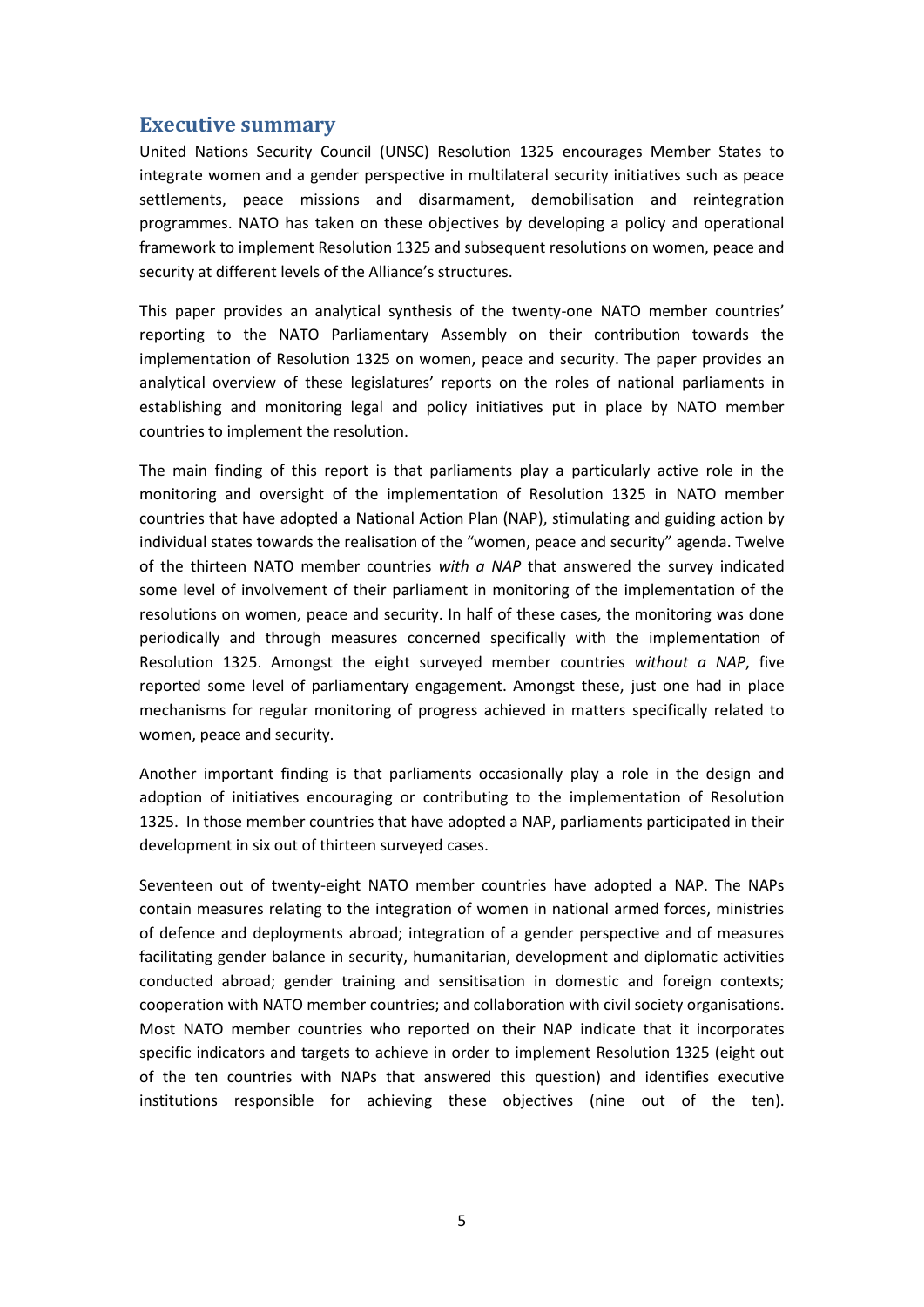## <span id="page-5-0"></span>**Introduction**

United Nations Security Council (UNSC) Resolution 1325 encourages states to integrate women and a gender perspective in multilateral security initiatives such as peace settlements, peace missions and disarmament, demobilisation and reintegration programmes. It is widely considered a ground-breaking step towards the recognition of women's roles in conflict prevention and peace-building as well as the integration of women's voices and gender concerns in debates and initiatives dealing with international security and post-conflict reconstruction.

This paper provides an analytical synthesis of twenty-one national legislatures' reporting to the NATO Parliamentary Assembly on their contribution towards the implementation of Resolution 1325 on women, peace and security. The purpose of this paper is not to assess the status of implementation of Resolution 1325 in different member countries. Instead, it provides an analytical overview of the survey responses on the role of national parliaments in establishing and monitoring legal and policy initiatives put in place by NATO member countries to implement the resolution. It also draws upon the responses of the ten NATO member countries that elaborated on the content of their NAPs to discuss their scope. The findings will be presented by DCAF at the Annual Session of the NATO Parliamentary Assembly in October 2013 in Dubrovnik, Croatia.

## <span id="page-5-1"></span>**Background**

#### <span id="page-5-2"></span>**The women, peace and security agenda**

Since its adoption in 2000, Resolution 1325 has achieved a high degree of saliency in many governmental and nongovernmental organisations worldwide. It has given rise to a continuously expanding legal and policy framework known as the "women, peace and security" agenda. This agenda promotes the *prevention* of sexual violence, human trafficking, domestic violence and other forms of violence primarily affecting women and girls in conflict-affected contexts, the *protection* of women and girls from such acts, and the *participation* of women in conflict-resolution and security enforcement strategies. The international community reiterated and further specified its commitments to this agenda through five subsequent UNSC resolutions. Four focus on conflict-related sexual violence: Resolutions 1820 (2008), 1888 (2009), 1960 (2010), and 2106 (2013). They call on Member States to recognise sexual violence as a serious violation of human rights and international law, prevent its occurrence and mediate its impacts. Resolution 1889 (2009) urges states to recognise women's roles as active agents in post-conflict recovery efforts and to actively integrate women in peace-building, peacekeeping and aid management.

#### <span id="page-5-3"></span>**NATO commitments on women, peace and security**

Since 2007, NATO has been developing a policy and operational framework to implement the UNSC resolutions on women, peace and security at different levels of the Alliance's structures. In 2007, the NATO/Euro-Atlantic Partnership Council adopted a policy on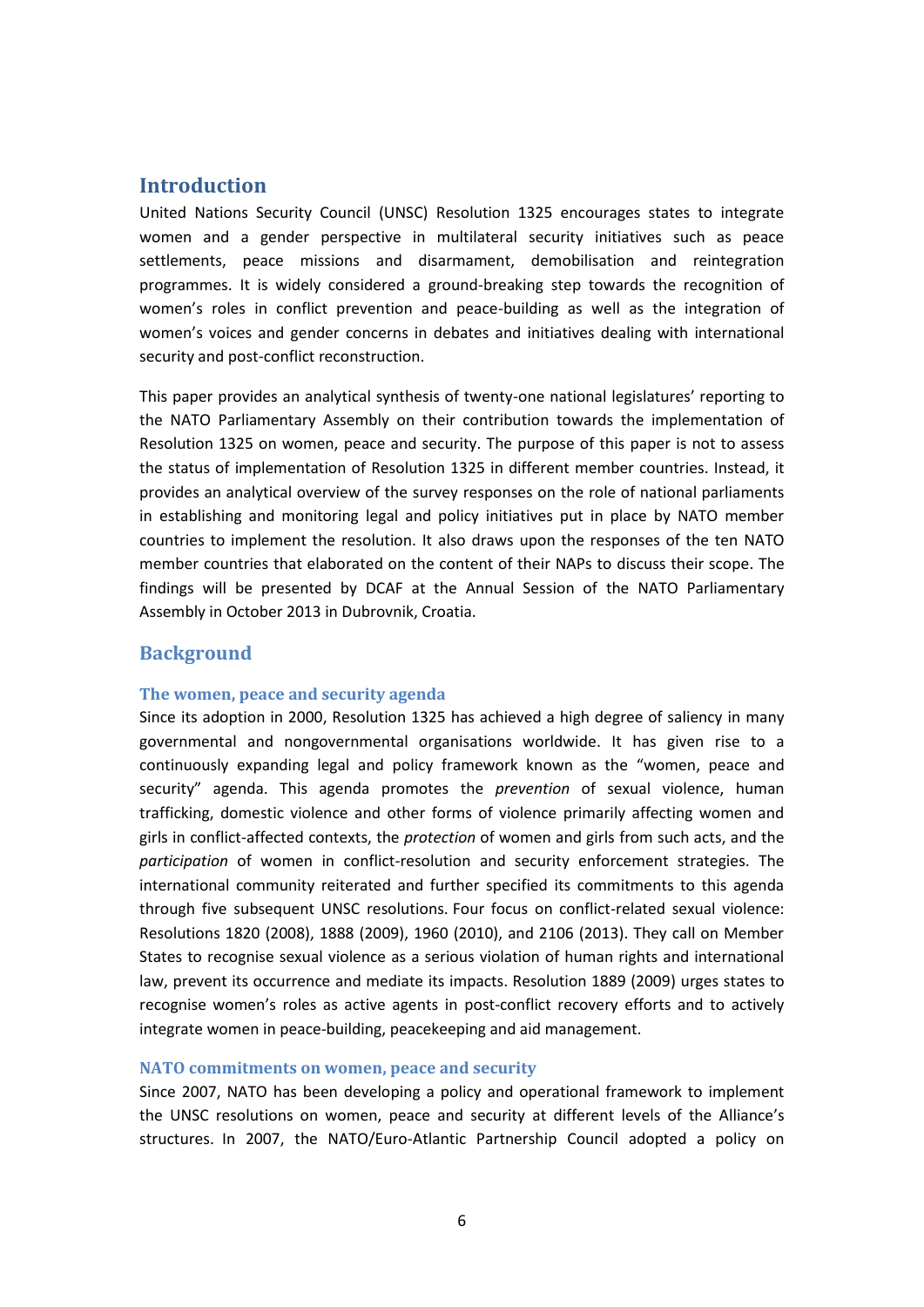implementing Resolution 1325. In 2009, $^1$  the Bi-Strategic Command Directive 40-1 on Integrating UNSCR 1325 and Gender Perspectives in the NATO Command Structure recognised the importance of integrating gender considerations into all aspects of military operations. At its 2010 Annual Session, the NATO Parliamentary Assembly (PA) adopted Resolution 381 which calls for the incorporation of UNSC Resolution 1325 and related resolutions into NATO policies and practices. In 2012, the NATO Chicago Summit Declaration reaffirmed member countries' commitment to the full implementation of Resolution 1325. Later the same year, the NATO Secretary General appointed Ms Mari Skåre as his Special Representative on Women, Peace and Security.

Several of the Alliance's member countries have undertaken initiatives to implement the resolutions on women, peace and security. Many have adopted National Action Plans (NAPs) for the implementation of Resolution 1325. In 2002, a presidential statement of the UNSC encouraged UN "Member States, the entities of the United Nations system, civil society and other relevant actors, to develop clear strategies and action plans with goals and timetables, on the integration of gender perspectives in humanitarian operations, rehabilitation and reconstruction programs."<sup>2</sup> As of September 2013, forty-three countries have a NAP, seventeen of which are NATO member countries (see [Table 1\)](#page-6-1). This testifies to the prominence of NAPs as strategic tools for implementing Resolution 1325, especially amongst NATO member nations. Consequently, the present report focuses on parliaments' roles in developing, adopting, and monitoring initiatives related to the implementation of Resolution 1325 with particular attention to the differences between member countries that have adopted a NAP and those that have not.

|                |        |                    |         |                |               | Nepal                        |           |            |
|----------------|--------|--------------------|---------|----------------|---------------|------------------------------|-----------|------------|
|                |        |                    |         |                |               | Georgia                      |           |            |
|                |        |                    |         |                | S. Leone      | Guinea B.                    |           |            |
|                |        |                    |         |                | Rwanda        | <i><u><b>Ireland</b></u></i> |           |            |
|                |        |                    |         |                | Philippines   | Serbia                       |           |            |
|                |        |                    |         |                | <b>DRC</b>    | Burundi                      |           |            |
|                |        | Austria            |         | Chile          | BiH           | Senegal                      |           |            |
|                |        | Côte d'Iv.         |         | Guinea         | Italy         | Lithuania                    |           |            |
|                | Sweden | Switzerland        | Uganda  | Liberia        | <b>France</b> | Slovenia                     | Australia | Kyrgyzstan |
|                | Norway | <b>Spain</b>       | Finland | Portugal       | Estonia       | Croatia                      | Ghana     | Macedonia  |
| <b>Denmark</b> | UK     | <b>Netherlands</b> | Iceland | <b>Belgium</b> | Canada        | <b>USA</b>                   | Germany   | Nigeria    |
| 2005           | 2006   | 2007               | 2008    | 2009           | 2010          | 2011                         | 2012      | 2013       |

#### <span id="page-6-1"></span>**Table 1. Year of adoption of a first<sup>3</sup> National Action Plan on women, peace and security in NATO member countries (in bold), NATO partner countries (in italics), and other countries**

Source: Table inspired by an image provided by the Global Gender Program, Elliott School, George Washington University to PeaceWomen [\(www.peacewomen.org/naps,](http://www.peacewomen.org/naps) retrieved 13 September 2013).

#### <span id="page-6-0"></span>**Methodology**

 $\overline{a}$ 

The present report is based on NATO member countries' responses to a survey conducted by the NATO PA in 2013.<sup>4</sup> The survey was designed and distributed by the NATO PA Committee

 $<sup>1</sup>$  A revised version was issued in 2012.</sup>

<sup>2</sup> UNSC, 31 October 2002, S/PRST/2002/32.

 $3$  Many states have adopted updated NAPs in subsequent years.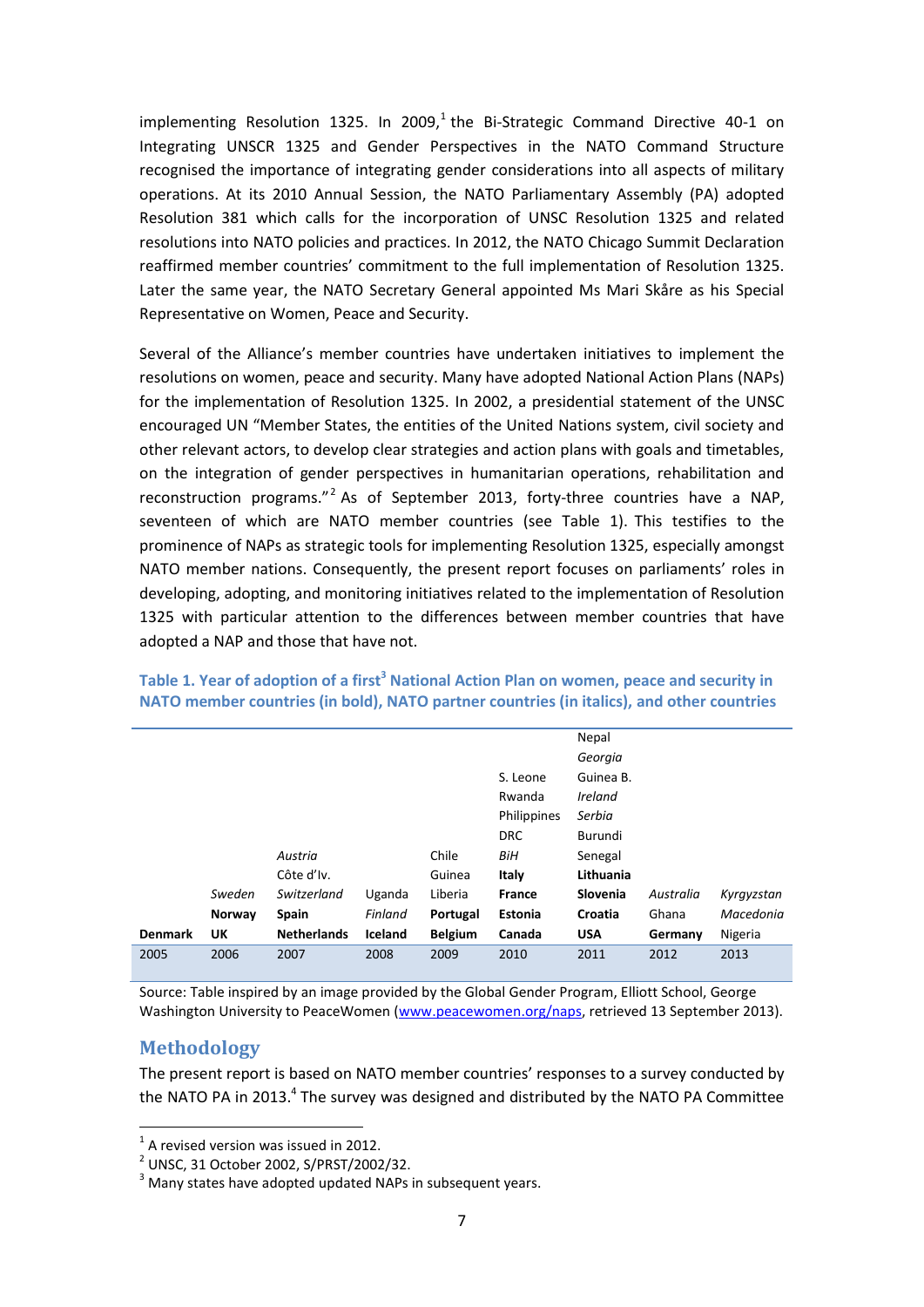on the Civil Dimension of Security in cooperation with the NATO Secretary General's Special Representative for Women, Peace and Security. A copy of the questionnaire distributed to the heads of NATO member countries' delegations to the NATO PA can be found in [Annex 1.](#page-21-0) The analysis also draws on legislation and policies indicated in member countries' responses.

Of the twenty-eight member countries of the Alliance, twenty-one answered the survey. Any information on the member countries' legislation and policies that is not explicitly referenced is drawn from the survey responses.<sup>5</sup> Where appropriate, publicly available information was incorporated to provide some background information, especially on the member countries that did not answer the survey. However, an in-depth analysis of legislative measures to implement Resolution 1325 in relation to the broader legislative framework of each member country is beyond the scope of this paper.

Though the general response rate to the survey was 75%, only 43% of member countries completed all sections of the survey. The questionnaire was primarily designed to gather information about NAPs in contexts where a NAP was adopted in parliament. As a result, in states where the NAP is government policy rather than legislation and in states where there is no NAP, responses often did not provide as much depth (se[e Table 2\)](#page-7-0).

| <b>NATO</b> member | 1. Answered the | 2. Answered part of | 3. Did not answer the |
|--------------------|-----------------|---------------------|-----------------------|
| countries          | whole survey    | the survey          | survey                |
|                    | Belgium         | <b>Denmark</b>      | Estonia               |
|                    | Canada          | <b>Netherlands</b>  | Iceland               |
|                    | Croatia         | Slovenia            | Lithuania             |
|                    | France          |                     | <b>United States</b>  |
| <b>With NAP</b>    | Germany         |                     |                       |
|                    | Italy           |                     |                       |
|                    | Norway          |                     |                       |
|                    | Portugal        |                     |                       |
|                    | Spain           |                     |                       |
|                    | United Kingdom  |                     |                       |
|                    | Hungary         | Greece              | Albania               |
|                    | Romania         | Czech Republic      | <b>Bulgaria</b>       |
| <b>Without NAP</b> |                 | Latvia              | Luxembourg            |
|                    |                 | Poland              |                       |
|                    |                 | Slovakia            |                       |
|                    |                 | Turkey              |                       |

<span id="page-7-0"></span>

|       |  | Table 2. NATO member countries' participation to the survey in relation to the adoption of |  |  |  |
|-------|--|--------------------------------------------------------------------------------------------|--|--|--|
| a NAP |  |                                                                                            |  |  |  |

 $\overline{\phantom{a}}$ 

 $<sup>4</sup>$  NATO PA conducted a similar survey for the first time in 2011, and plans to renew the exercise every</sup> two years to monitor parliamentary efforts to advance the women, peace and security agenda.

<sup>&</sup>lt;sup>5</sup> Full responses will be made available on the NATO PA website: [www.nato-pa.int](http://www.nato-pa.int/)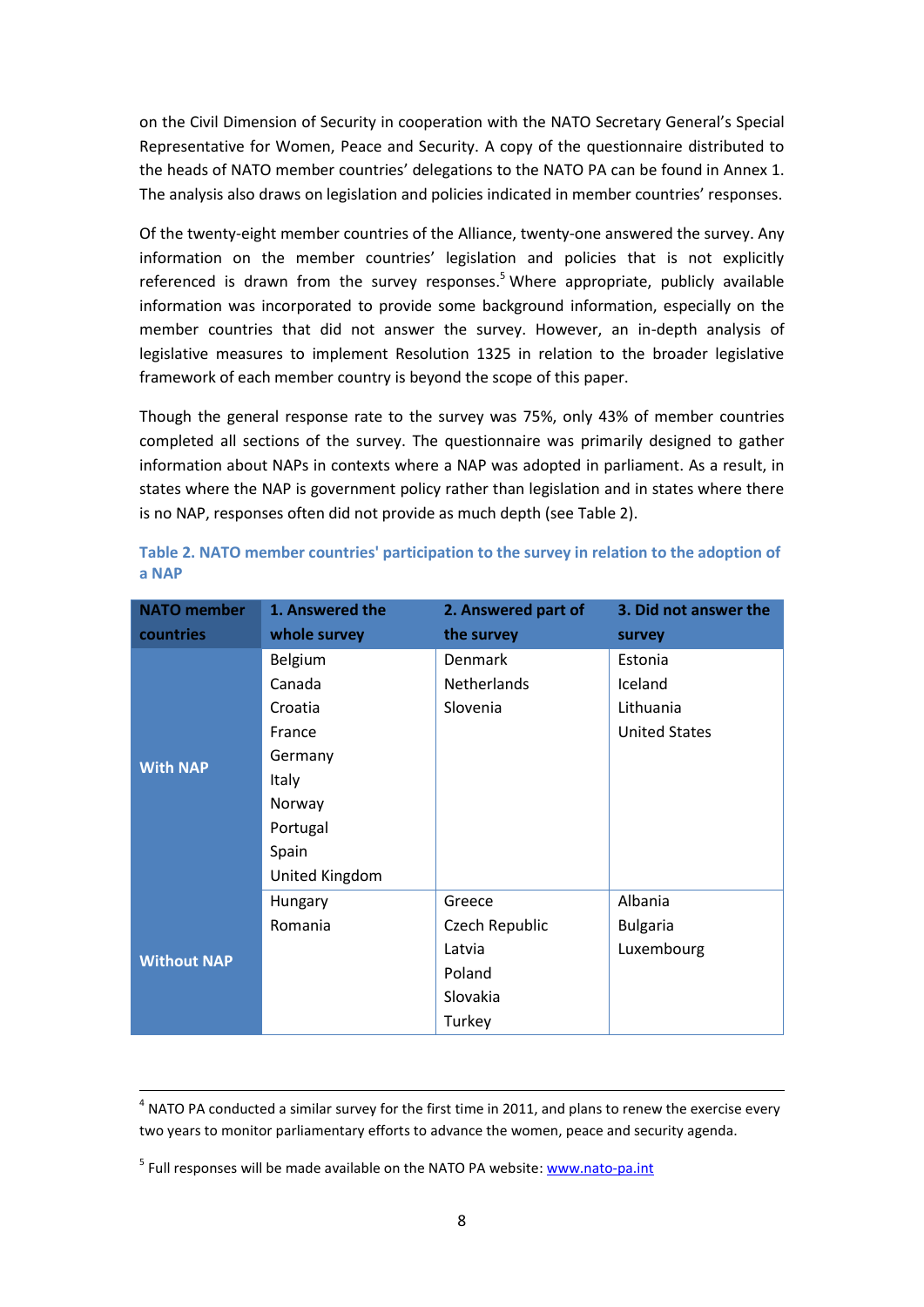Any attempt to generalise from this report's findings should take into account that most of the information came from the member countries found in column 1. If the survey is to be conducted again in the future, states may be more likely to give more information on parliaments' involvement in promoting Resolution 1325 if the survey also explicitly catered for states where the NAP is not adopted in parliament, and for states without a NAP.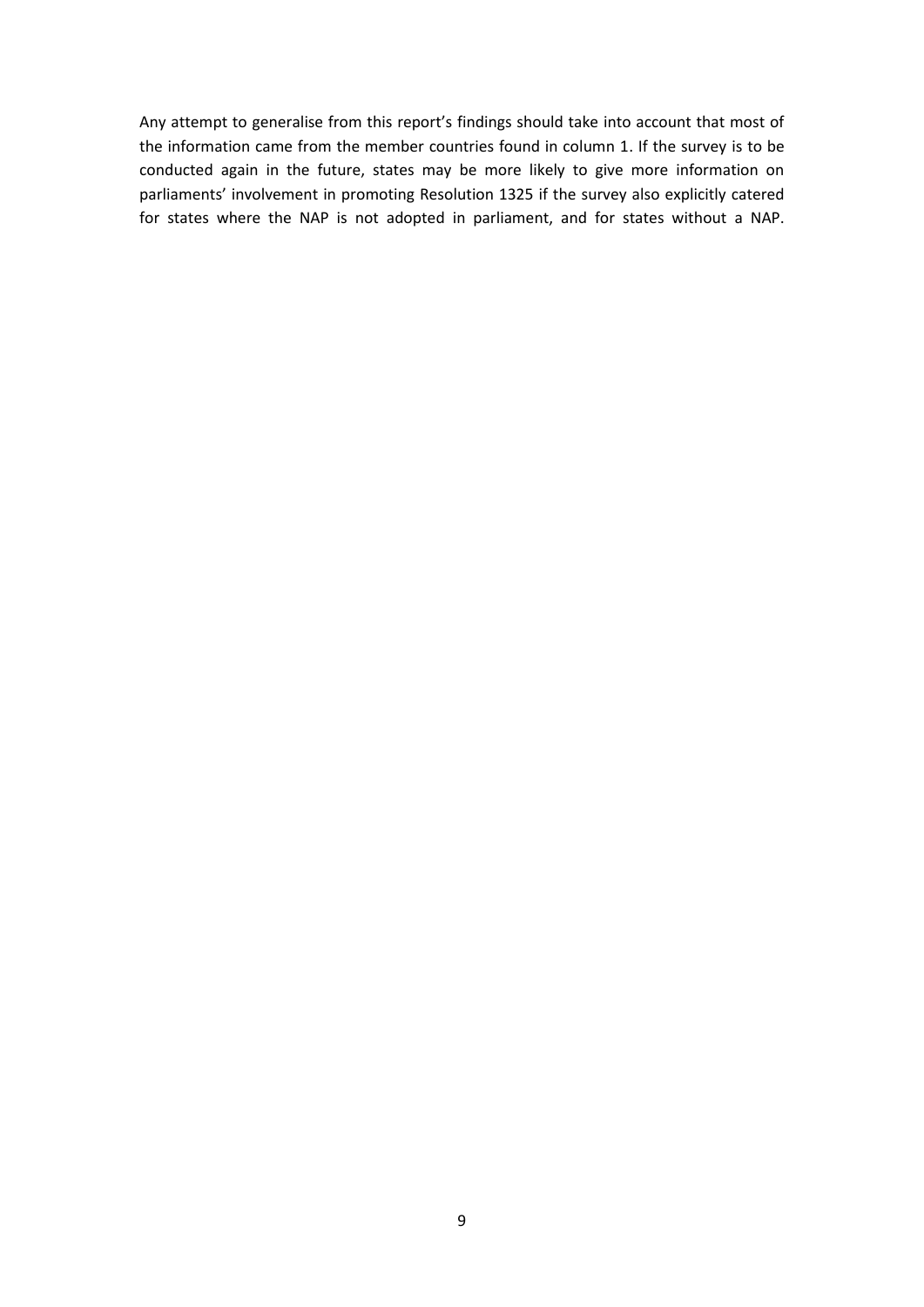# <span id="page-9-0"></span>**Implementation of Resolution 1325: an overview of national parliaments' roles**

Amongst all twenty-eight NATO member countries, seventeen (or 61%) currently have a NAP (see [Table 3\)](#page-9-1). Of the eleven states that do not have a NAP, three (Albania,  $6$  Bulgaria<sup>7</sup> and Greece) have expressed the intention of developing one. Responses to the survey suggest that the existence of a NAP in a given national context often involves more targeted and sustained contributions by parliaments towards the implementation of Resolution 1325. This section first examines national contexts where there is a NAP, and then national contexts without NAPs.

|                       | States with a NAP and date of the adoption   | <b>States without a NAP</b>   |
|-----------------------|----------------------------------------------|-------------------------------|
|                       | of the first NAP (latest NAP in parentheses) |                               |
| <b>Belgium</b>        | 2009                                         | Albania (NAP in development)  |
| Canada                | 2010                                         | Bulgaria (NAP in development) |
| Croatia               | 2011                                         | Czech Republic                |
| <b>Denmark</b>        | 2005 (2008)                                  | Greece (NAP in development)   |
| <b>Estonia</b>        | 2010                                         | Hungary                       |
| <b>France</b>         | 2010                                         | Latvia                        |
| Germany               | 2012                                         | Luxembourg                    |
| <b>Iceland</b>        | 2008 (2013)                                  | Romania                       |
| <b>Italy</b>          | 2010                                         | Poland                        |
| Lithuania             | 2011                                         | <b>Slovakia</b>               |
| <b>Netherlands</b>    | 2007 (2011)                                  | Turkey                        |
| <b>Norway</b>         | 2006 (2011)                                  |                               |
| Portugal              | 2009                                         |                               |
| <b>Slovenia</b>       | 2011                                         |                               |
| <b>Spain</b>          | 2007                                         |                               |
| <b>United Kingdom</b> | 2006 (2012)                                  |                               |
| <b>USA</b>            | 2011                                         |                               |

#### <span id="page-9-1"></span>**Table 3. Status of NATO member countries with regard to the adoption of a NAP on the implementation of Resolution 1325 (as of July 2013) States with a NAP and date of the adoption**

 $\overline{a}$ 

 $^6$  According to UN Women, the government of the Republic of Albania committed itself towards the development of a NAP in 2012. The process is led by the National Council on Gender Equality with the support of UN Women. UN Women. "UNSCR 1325 Action Plans - Advancing the Implementation of the Women Peace and Security Agenda in the Western Balkans", available at

<http://www.unifem.sk/index.cfm?Module=articles&Page=ArticleShow&ArticleID=195> (page visited on 5 August 2013).

 $<sup>7</sup>$  In 2010, the Council of the European Union reported that Bulgaria was in the process of developing</sup> a NAP. Council of the European Union, (11 May 2011), Report on the EU-indicators for the Comprehensive Approach to the EU implementation of the UN Security Council UNSCRs 1325 & 1820 on Women, Peace and Security, Brussels.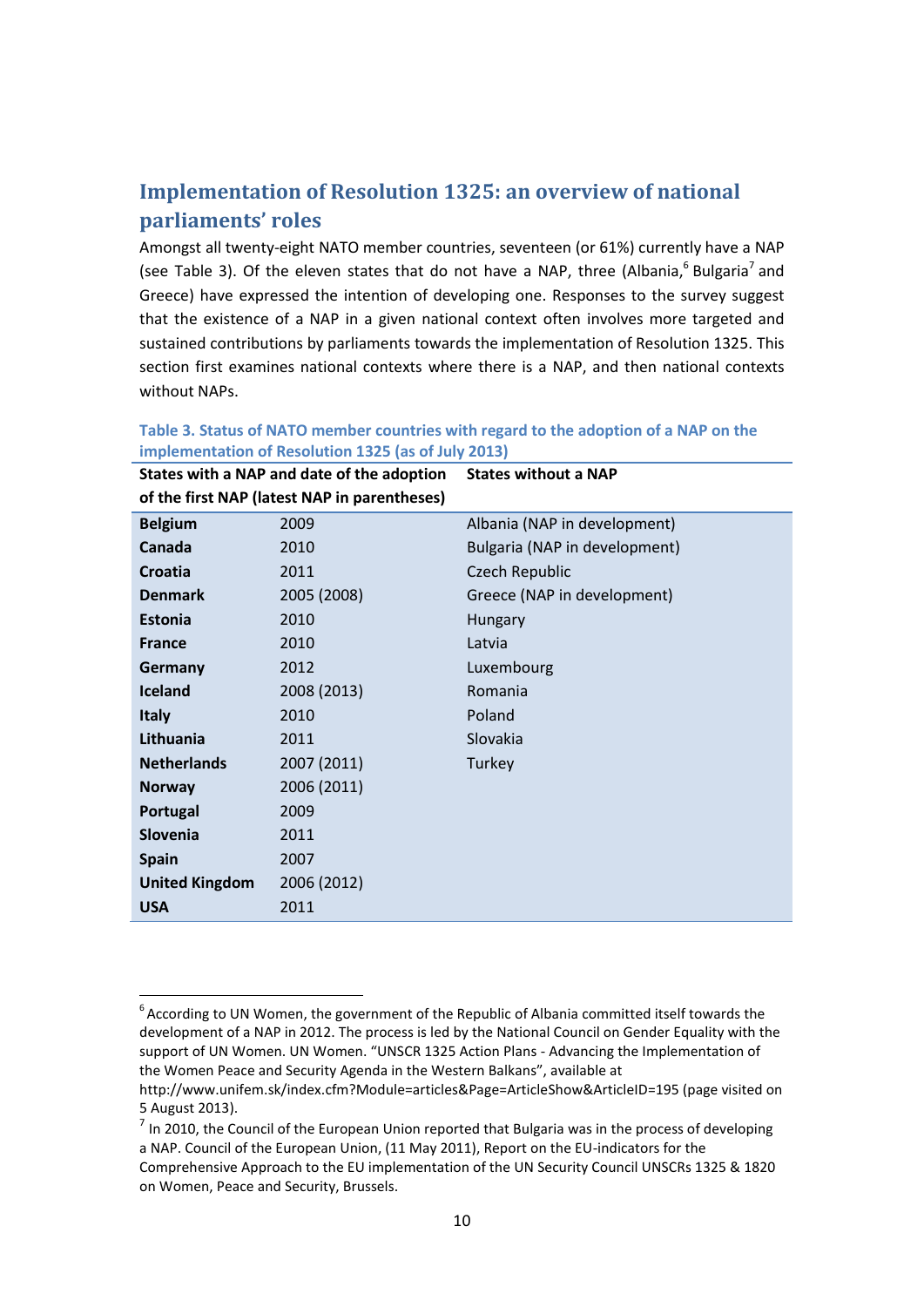## <span id="page-10-0"></span>**Involvement of parliaments in NATO member countries with a NAP**

The nature of the involvement of national parliaments with regard to the development, adoption, and monitoring of NAPs varies.

#### <span id="page-10-1"></span>**Development and adoption of a NAP**

Of the thirteen NATO member countries with a NAP that answered the survey, national parliaments have been involved in the development and/or adoption of a NAP in six cases. Ministerial and inter-ministerial bodies are typically responsible for the development of NAPs in collaboration with civil society organisations. Parliaments sometimes influence the drafting process. For instance, in Germany, the NAP was officially introduced in parliament (*Bundestag*). It was subject to a debate and a hearing of a subcommittee of the Standing Foreign Relations Committee. At the hearing, two national women's rights organisations were invited to provide comments on the NAP's objectives, its timing and the financing of its activities, which were taken into account in the final version of the NAP. However, the NAP was not subject to approval by the Bundestag. In contrast, in Norway, the parliament formally adopted a NAP elaborated by the government. In some other cases, the adoption of the NAP did not involve the parliament at all. For instance, in the Netherlands, the NAP "did not need parliamentary approval" and is therefore strictly considered as government policy.

#### <span id="page-10-2"></span>**Implementation of NAPs: division of responsibilities**

In some contexts, parliaments could play a role in implementation by, for instance, appropriating funds for specific activities forwarding the women, peace and security agenda. However, the questionnaire did not allow respondents to specify whether their parliament is involved in the implementation of Resolution 1325. This remains an area for further research. However, the questionnaire asked states to report on whether their NAP identifies "national executive institutions responsible for the implementation of various aspects of the resolution." The executive institutions responsible for the implementation of NAPs are listed on p[.14.](#page-13-1)

#### <span id="page-10-3"></span>**Monitoring and oversight of NAP implementation**

Twelve of the thirteen surveyed member countries that have a NAP reported that the national parliament plays a role in the monitoring and oversight of the implementation of the NAP. In half of these cases, monitoring is done *periodically* according to pre-defined guidelines. For instance, in Belgium, the Parliament's Advisory Committee for Gender Equality conducts a yearly evaluation on the progress achieved towards realising the objectives set out in the NAP.<sup>8</sup> In Croatia, the Gender Equality Committee of the Parliament requests a yearly report and data from all facilitators responsible for the implementation of the NAP. In France, different relevant parliamentary commissions receive a yearly report on the implementation of the NAP. In Slovenia, the Ministry of Foreign Affairs coordinates the reporting on the implementation of the Action Plan to the National Assembly, which takes place every two years. In Germany, the government has reported to the Bundestag on the progress of measures implementing Resolution 1325 following a three-year cycle since 2004.

 $\ddot{\phantom{a}}$ 

 $^8$  See Senate Report 5-765/1 (14 juin 2011).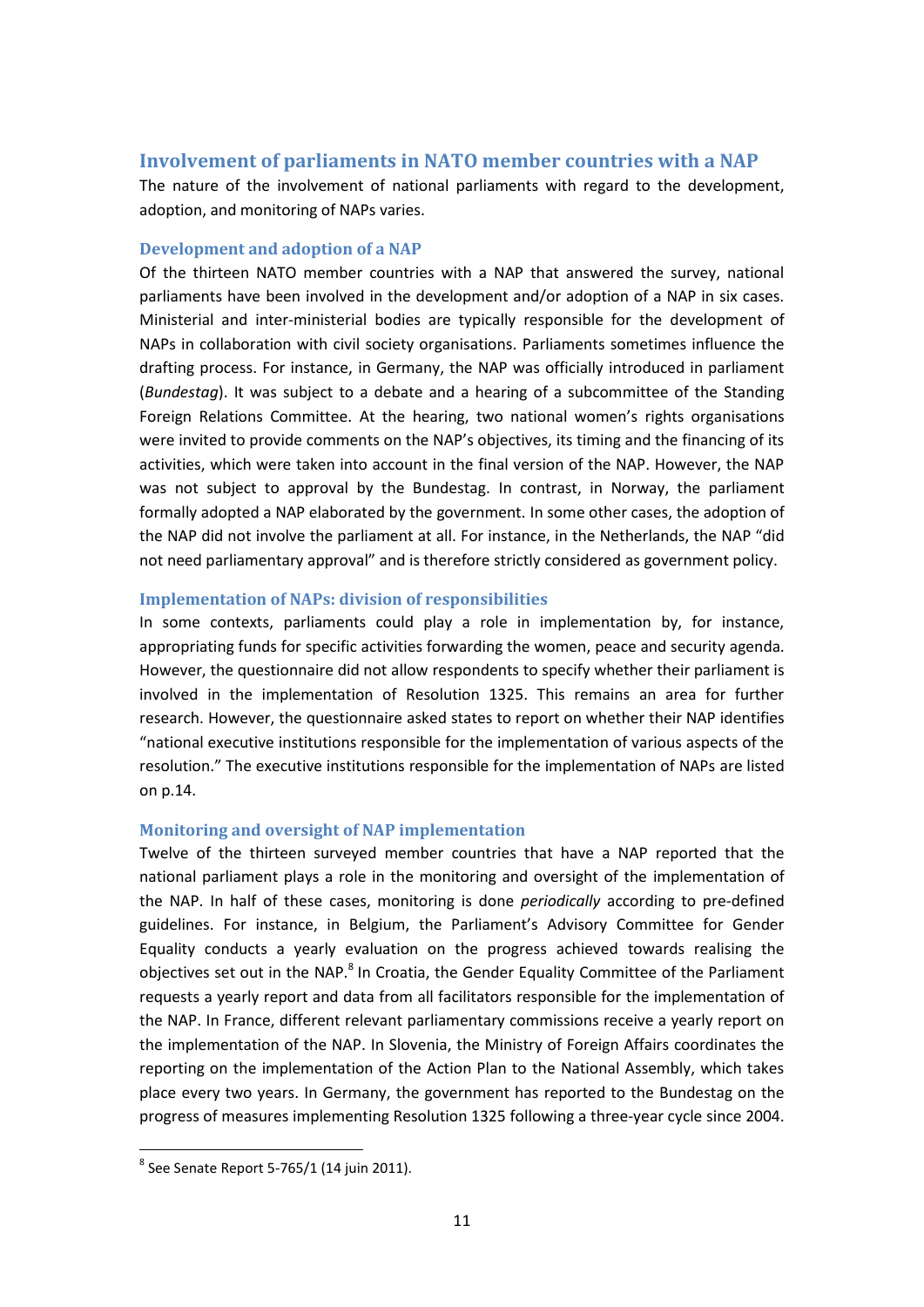In 2007, the adoption of a resolution by the Bundestag formalised the government's obligation to report. In 2010, the Bundestag responded to the third progress report by asking for increased cooperation between the different executive institutions involved in implementing Resolution 1325. It is expected that future reports will measure progress against the targets set out in Germany's NAP, which was published in 2012.

In the other six states, monitoring happens *occasionally*, through ordinary oversight mechanisms. These include interpellations to relevant ministers (Norway, Italy) or parliamentary committee hearings (Portugal). Some of the parliaments that receive periodic reports on the implementation of the NAP also make use of regular oversight mechanisms. In Croatia, some members of parliament have recently questioned the government regarding the implementation of Resolution 1325. In France, the parliament's *Délégation* for Women's Rights is entitled to hold meetings or request reports on the topic.

In some cases, oversight is also the responsibility of executive bodies. In Slovenia, the Interministerial Working Commission on Human Rights has the responsibility to "review the Action Plan every two years and, if necessary, suggest to the Government appropriate amendments and additional activities."

| <b>Involvement of parliament</b> | <b>Development and adoption</b> | <b>Monitoring and Evaluation</b> |
|----------------------------------|---------------------------------|----------------------------------|
| in:                              | of a NAP                        | of a NAP                         |
| <b>Belgium</b><br>1.             | <b>Yes</b>                      | Periodic                         |
| Canada<br>2.                     | No                              | Occasional                       |
| Croatia<br>3.                    | No.                             | Periodic                         |
| <b>Denmark</b><br>4.             | No.                             | Occasional                       |
| 5.<br><b>France</b>              | Yes                             | Periodic                         |
| 6.<br>Germany                    | Yes                             | Periodic                         |
| 7.<br><b>Italy</b>               | No.                             | Occasional                       |
| <b>Netherlands</b><br>8.         | No.                             | Occasional                       |
| 9.<br><b>Norway</b>              | Yes                             | Occasional                       |
| 10. Portugal                     | Yes                             | Occasional                       |
| 11. Slovenia                     | No                              | N/A                              |
| 12. Spain                        | No.                             | Periodic                         |
| 13. United Kingdom               | <b>Yes</b>                      | Periodic                         |

**Table 4. Involvement of parliaments in the development and adoption, and monitoring and evaluation of NAPs in surveyed member countries**

# <span id="page-11-0"></span>**Involvement of parliaments in NATO member countries without a NAP**

In countries without a NAP, the implementation of Resolution 1325 takes place, if at all, in the framework of existing legislation and policy. The evidence provided by the survey responses suggests that the absence of a NAP correlates with more limited parliamentary activity towards the implementation of Resolution 1325. Moreover, existing initiatives are generally more likely to be directed inwards, i.e. on the member country's own institutions, than outwards, i.e. on women from conflict-affected areas.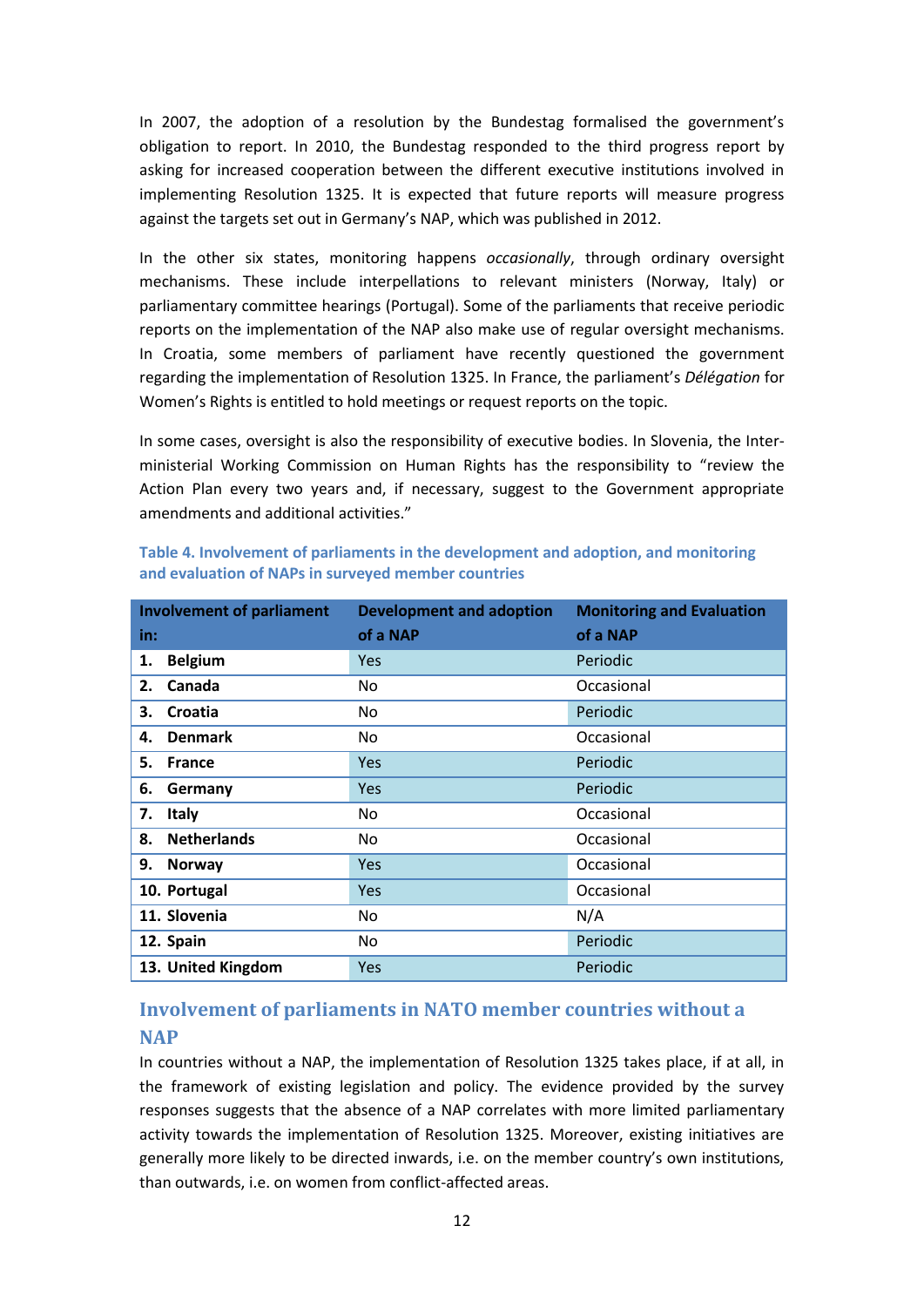## <span id="page-12-0"></span>**Forwarding the women, peace and security agenda through existing legal and policy frameworks**

Only two of the eight NATO member countries without a NAP that answered the survey  $-$ Hungary and Romania – referred to existing legislation as the basis for their implementation of Resolution 1325. In both contexts, general legislation on gender equality provides the framework for the implementation of Resolution 1325.<sup>9</sup> In contrast to most of the NAPs adopted in NATO member countries, existing legislation puts emphasis on internal rather than international gender equality concerns. In Romania and Hungary, this results in a stronger focus on Resolution 1325 objectives that relate to the integration of women and a gender perspective in their own state institutions. For instance, Romania reports that its legal framework ensures that Romanian men and women have an equal right of access to a military career. Consequently, Romanian women take part in missions abroad, in combat as well as logistical and medical units. Similarly, Hungary reports that gender mainstreaming and gender training "lead to increased mission efficiency and better situational awareness, while also contributing to greater security for the Hungarian personnel." While Hungary does mention its involvement in forwarding the women, peace and security agenda in the Western Balkans, they both put less emphasis on efforts at integrating conflict-affected women in humanitarian and security initiatives.

In Poland, the parliament is not involved in the adoption of measures to promote Resolution 1325, which is considered the responsibility of the government. The Ministry of National Defence's Council for Women in the Armed Forces and the Commissioner for Women's Military Service are most active in forwarding the women, peace and security agenda. The Ministry of National Defence, which reported an increase in female representation in the armed forces between 2010 and 2013, provides its personnel with gender training and carries out "assistance programs for women in post-conflict areas." However, like Hungary and Romania, Poland provided limited information regarding its involvement in initiatives targeting women from conflict-affected contexts compared to NATO member countries with a NAP. The five other surveyed NATO member countries without a NAP did not report any parliamentary or other measures facilitating the implementation of Resolution 1325.

## <span id="page-12-1"></span>**Monitoring and oversight of initiatives forwarding the women, peace and security agenda**

Based on the reports of the member countries surveyed, parliaments rarely have regular opportunities to review the progress achieved towards the implementation of Resolution 1325 in contexts where there is no NAP. One exception is Hungary, where the Parliament holds regular hearings on the implementation of the resolutions on women, peace and security. The hearings "are arranged within the framework of its permanent Committees (Defence, Interior, Foreign Affairs and Human Rights)." In two other cases, the Czech Republic and Slovakia, parliaments have the possibility to use general oversight mechanisms on gender equality, but no information on the exercise of this power in relation to Resolution 1325 was provided.

 $\overline{a}$ 

 $^9$  In Hungary: the Annex to the Government Resolution No. 1004/2010 (I. 21.) on the 'National Strategy for the Promotion of Gender Equality'. In Romania: Law no 202/2002 on Equal Opportunities between Women and Men.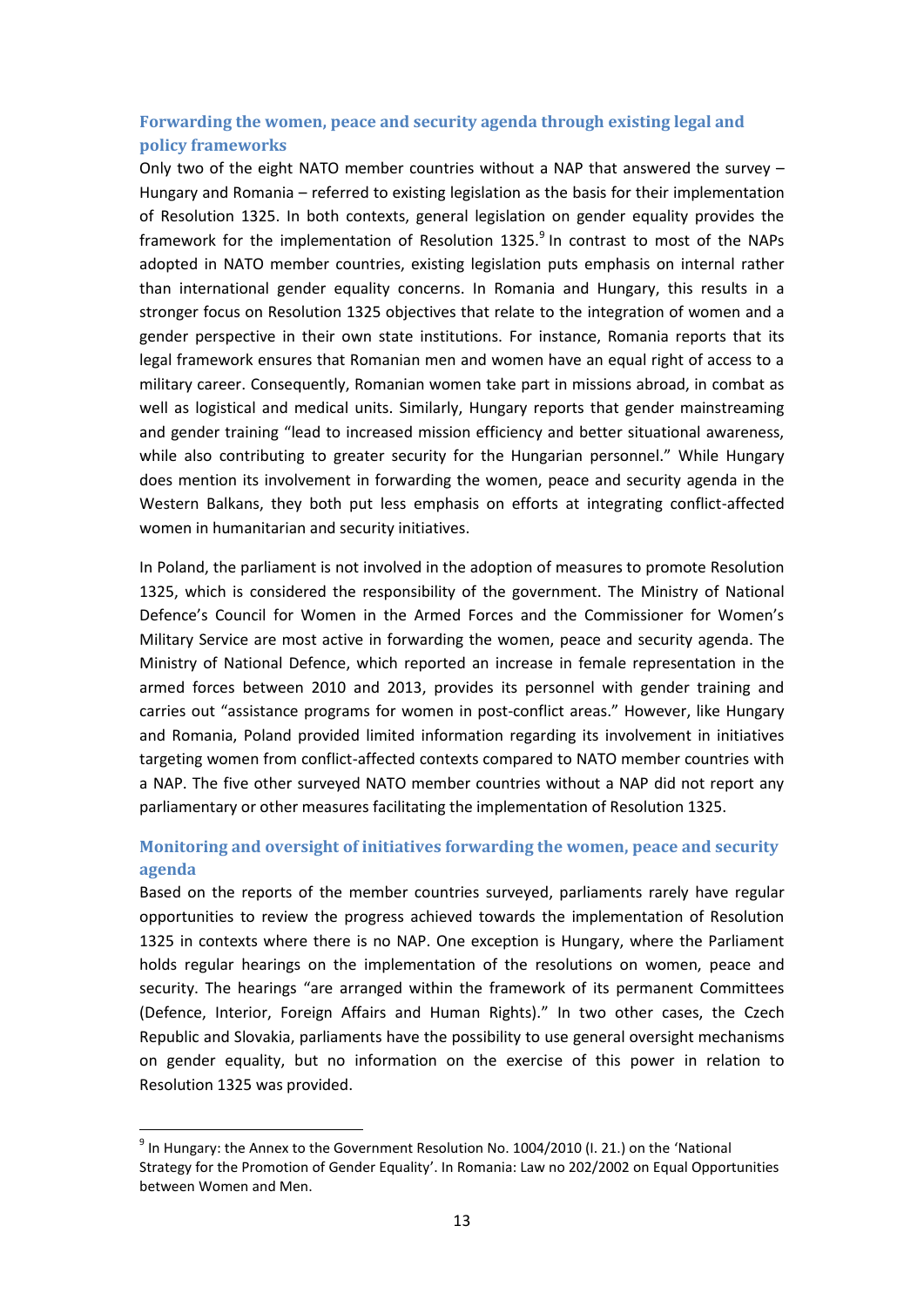| <b>NATO member state</b> | <b>Mechanism</b>                                                                             |
|--------------------------|----------------------------------------------------------------------------------------------|
| <b>Czech Republic</b>    | General oversight mechanisms for women's                                                     |
|                          | rights                                                                                       |
| Greece                   | N/A                                                                                          |
| <b>Hungary</b>           | Regular hearings on the implementation of<br>the resolutions on women, peace and<br>security |
| Latvia                   | N/A                                                                                          |
| Poland                   | General oversight mechanisms as provided                                                     |
|                          | by the Constitution                                                                          |
| Romania                  | General oversight mechanisms as provided                                                     |
|                          | by existing legislation                                                                      |
| <b>Slovakia</b>          | Parliamentary debate on the annual report                                                    |
|                          | on gender equality in Slovakia                                                               |
| <b>Turkey</b>            | N/A                                                                                          |

**Table 5. Parliamentary oversight of progress achieved in implementing Resolution 1325 in states without a NAP**

## <span id="page-13-0"></span>**Content of NAPs adopted by NATO member countries**

This section reviews the content of the NAPs for the ten NATO member countries who answered this part of the survey. It identifies trends, innovative approaches, and good practices. The information provided by the ten respondents regarding the content of their NAPs is summarised in [Table 6.](#page-18-0)

# <span id="page-13-1"></span>**a. Identification of executive institutions responsible for the implementation of the Resolution**

Of the thirteen NAPs belonging to NATO member countries that responded to the survey, at least nine identify executive institutions responsible for implementing the resolutions on women, peace and security. Implementation often requires action from a range of different ministries and departments. The ministry of foreign affairs often plays a leading role in coordinating implementation, as is the case in Canada, Croatia, Italy and Norway. In other cases, implementation is the joint responsibility of several ministries, supported by national bodies promoting gender equality objectives. Thus, in Slovenia, the Government Office for Equal Opportunities assists the ministries of the interior, foreign affairs, defence and public administration. In some cases, a steering committee, or inter-ministerial working group oversees implementation. For instance, in Portugal, a working group composed of representatives from five ministries (gender equality, foreign affairs, national defence, justice, and home affairs) oversees the implementation of Resolution 1325, supported by the Committee for Gender Equality and Citizenship. In some contexts, civil society is closely involved alongside government institutions. This is the case in Germany, where the interministerial working group discusses strategies and best practices with civil society organisations (CSOs).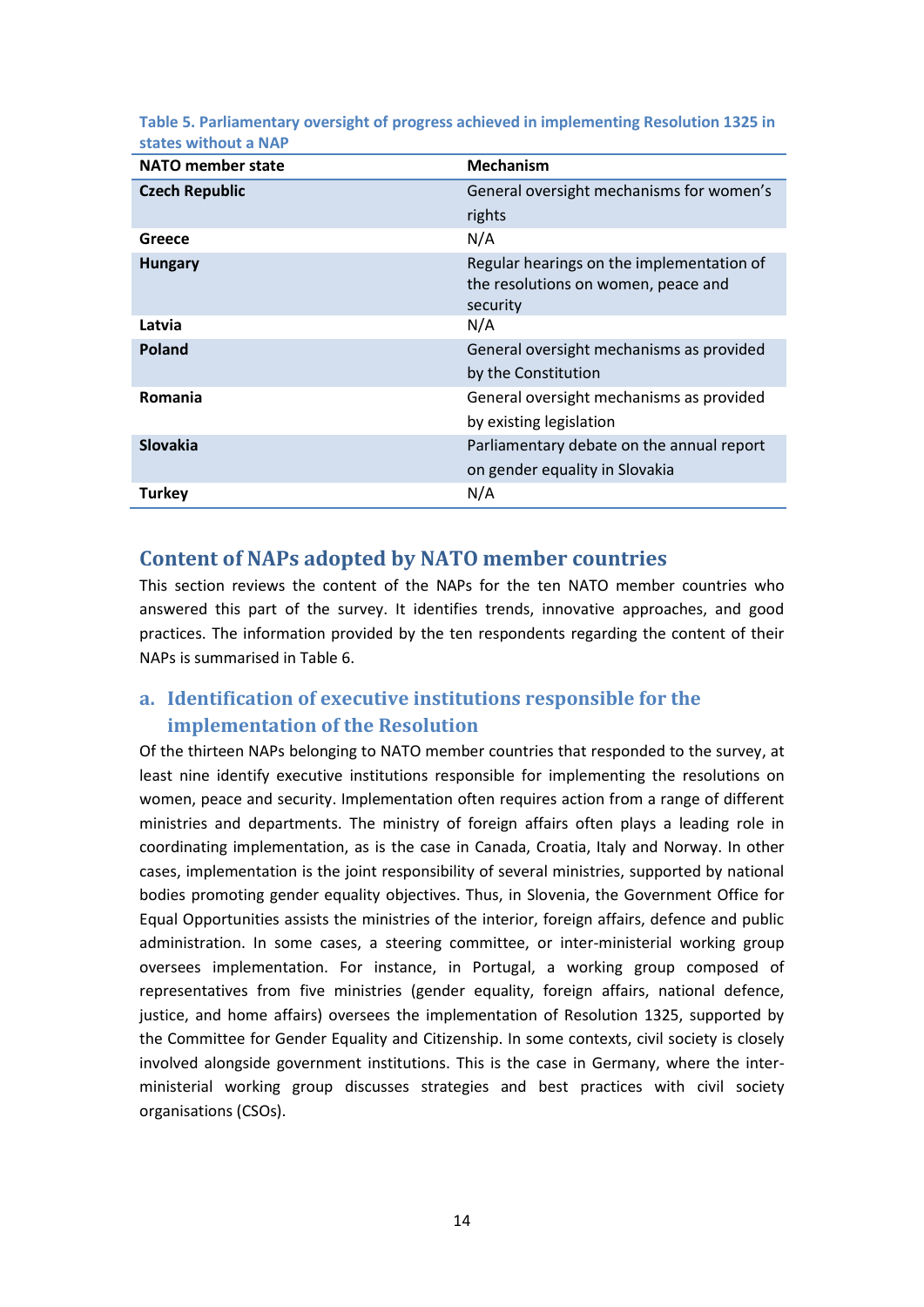## <span id="page-14-0"></span>**b. Establishment of targets and indicators to measure progress of implementation**

Targets and indicators are a key tool for monitoring and evaluating progress achieved towards the implementation of the resolutions. Eight of the ten NAPs identify specific targets and indicators to measure progress. For instance, one objective spelled out in the Croatian NAP is to "introduce gender balance in the activities of the security system," notably through an increase in the number of women in senior positions. Some of the targets and indicators are inspired by international policies and legal frameworks. For instance, the French and German NAPs draw some of their indicators from the Beijing Platform for Action's section on women and armed conflict, the EU indicators on women, peace and security, and the UN indicators on Resolution 1325.<sup>10</sup> Targets tend to become more specific as member countries progress in the implementation of the resolutions on women, peace and security. Norway's 2011 NAP is more specific than the original 2006 document. Similarly, while the current UK NAP only encompasses general objectives, the updated version (due for release in March 2014) will include specific targets and indicators. In Canada, the NAP requests that the executive institutions involved in implementing the resolution collect and analyse quantitative and qualitative data in order to monitor progress. The Department of Foreign Affairs and International Trade compiles and publishes this information in an annual report.

## <span id="page-14-1"></span>**c. Measures to increase women's representation in armed forces, ministries of defence, and military deployments abroad**

In 2010, NATO Secretary General Anders Fogh Rasmussen stated, "The percentage of female military personnel in [NATO nations'] armed forces varies between 3% and 18%. I firmly believe these figures are too low."<sup>11</sup> It is not the sole responsibility of women to promote the integration of a gender perspective into security agendas. However, security environments that are gender-balanced  $-$  i.e. where men and women are present in roughly equal proportions – tend to be more conducive to the adoption and implementation of gendersensitive policies. Consequently, all the NAPs of the NATO member countries surveyed contain provisions to increase women's representation in defence and security institutions. These include measures to encourage women to participate in operations (Belgium), to increase the number of women "in senior and leading positions within the security system" (Croatia), notably for leading positions within the UN and NATO (Norway), and to support the families of service personnel (Norway). While the latter is a general human resource policy rather than one specifically related to women, it contributes to creating a working environment where both men and women with families can feel supported and progress in their careers.

 $\overline{a}$ 

 $^{10}$  UNSC Resolution 1889 mandated the Secretary-General to develop a set of indicators to measure the implementation of Resolution 1325. These were included in his report on women, peace and security in 2000 (document number: S/2010/173).

 $11$  NATO, 2010. "Speech by NATO Secretary General Anders Fogh Rasmussen at the Conference on the Role of Women in Global Security, Copenhagen", available at

http://www.nato.int/cps/en/natolive/opinions\_67602.htm (retrieved on 13 September 2013).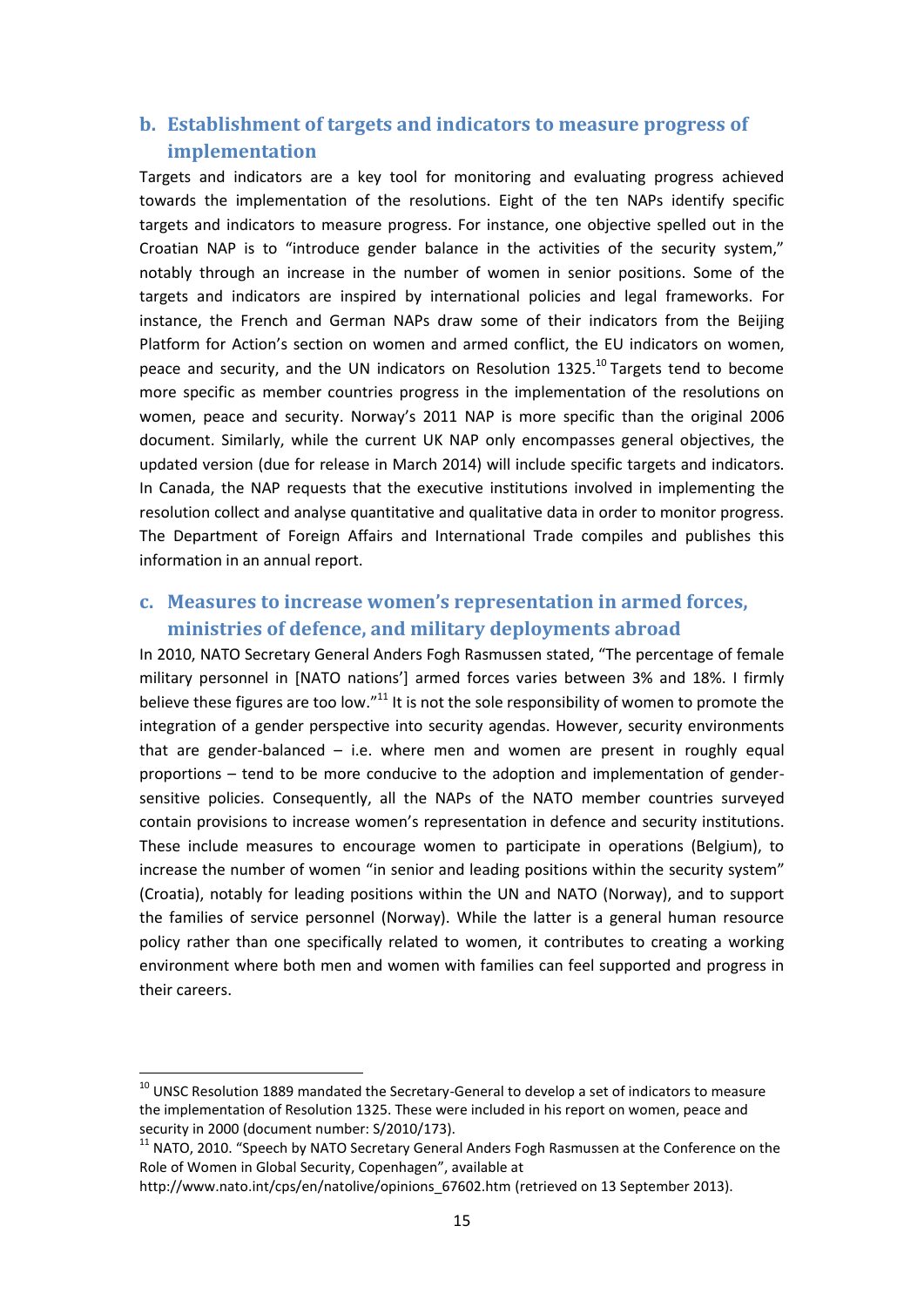# <span id="page-15-0"></span>**d. Measures to ensure gender balance and the adoption of a gender perspective into peace missions, development projects, humanitarian assistance, and diplomacy**

Resolution 1325 calls on all actors involved in peace operations, as well as in the negotiation and implementation of peace processes, "to adopt a gender perspective." The adoption of a *gender perspective* entails identifying ways in which gender affects people's experience of conflict and conflict resolution strategies, and carrying out activities in a way that takes these different experiences into account. The Canadian NAP promotes the adoption of a gender perspective by monitoring the "number of departmental international security policy frameworks that integrate the promotion and protection of women's and girl's human rights in a manner which incorporates an analysis of the differential impact of conflict on women and girls." The French NAP calls for supporting CSOs that pursue gender equality objectives. Partnering with organisations with local knowledge helps to ensure that gender perspectives are integrated in a way that takes into account the local cultural context. Finally, in its 2012 NAP, the UK seeks to "ensure prominence of UNSCR 1325 in the UN and regional organisations, supporting appropriate measures to advance the agenda."

In addition to promoting the integration of a gender perspective, NAPs promote measures aimed at achieving gender balance in the context of humanitarian, development, and diplomatic activities. *Gender balance* means that women and men are present in roughly equal numbers in a given activity. It is possible to adopt a gender perspective without having gender balance, and vice versa, but having one often facilitates working towards the other. For instance, the Croatian NAP sets measures to increase the representation of "women in decision-making activities and processes concerning security and peace-building." Having both female and male peace-builders (gender balance) may help accessing both women and men in conflict zones to learn about their different security needs (gender perspective). Even if perfect gender balance is not immediately possible, small steps in the right direction can make a difference. Thus, one objective of the UK NAP is to provide training for female officers at the Afghanistan National Army Officer Academy, who are expected to account for at least ten per cent of the future intake. All but one of the surveyed member countries reported that their NAP contains measures to ensure improved gender balance and/or the integration of a gender perspective in peace missions, development projects, humanitarian assistance and/or diplomacy.

# <span id="page-15-1"></span>**e. Provision of adequate training on and sensitisation to the women, peace and security agenda within national institutions dealing with peace and security**

Of the ten NAPs that member countries provided details on in the survey, nine include provisions for the delivery of adequate training on and sensitisation to the women, peace and security agenda within national institutions dealing with peace and security. Different NAPs provide for training to take place in military academies and defence colleges on the status of women in war and post-war situations, human rights and international humanitarian law, the prevention and punishment of sexual violence and human trafficking, gender equality and good conduct in deployment. In Italy and Germany, gender perspectives are thus mainstreamed in the training for all armed forces pathways. At the Norwegian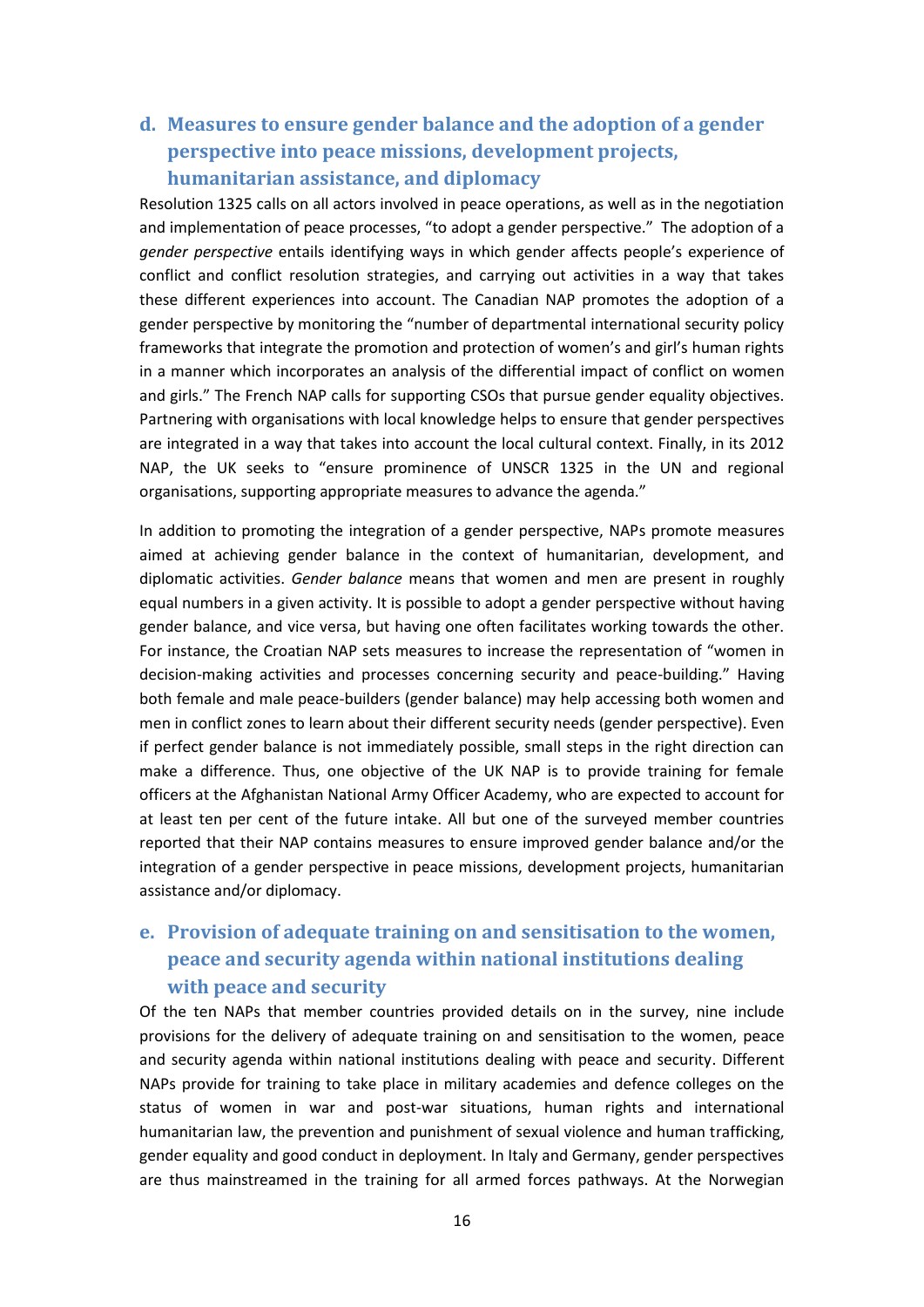Defence University College, a "gender project" supports the integration of women, peace and security in the armed forces training curriculum. In addition, Canada, Croatia, France, Germany, Italy and Norway deliver pre-deployment training on women, peace and security. In Italy, pre-deployment courses teach peacekeepers to handle "situations of sexual abuse, human rights violations and trafficking in human beings."

Training can also be delivered in a range of other formats and contexts. The French NAP requests the integration of gender perspectives in online training modules for peacekeeping and international security missions. The German armed forces employ intercultural advisers to provide contextualised training in the field. The UK has integrated the women, peace and security agenda across a wide range of training courses targeting civil servants and other UK officials. In Croatia, CSOs participate in delivering training to a wide range of audiences: diplomatic and consular personnel, health care professionals, justice system personnel, and heads of international peacekeeping operations. Resolution 1325 is also in the process of being integrated in the civil education curriculum in schools.

## <span id="page-16-0"></span>**f. Organisation of training and sensitisation activities on the women, peace and security agenda in non-NATO countries**

Nine of the ten member countries with NAPs that responded to this question encourage the organisation of training and sensitisation sessions on women, peace and security in non-NATO countries. The French NAP recommends the integration of awareness-raising activities on the theme of women, peace and security in the context of its security sector reform partnerships. Moreover, it provides for the integration of the resolutions on women, peace and security in the programmes of "national schools with a regional scope." These schools provide global security and military training funded primarily by France in various African countries. In Croatia, the NAP sets as an objective the implementation of a programme of international development assistance to work towards education on gender equality and women's rights in post-conflict contexts. The programme targets women in communities, in government and state institutions (covering the military, the police, justice, health, and education), and CSOs, including the media. Finally, the UK organises training and sensitisation activities on women, peace and security in the context of its bilateral programmes.

## <span id="page-16-1"></span>**g. Co-operation with other NATO states in the field of women, peace and security**

Seven of the ten NATO member countries that responded to this question mentioned that their NAPs promote cooperation with other NATO member countries in taking forward the women, peace and security agenda. Some of this cooperation occurs in the context of NATO itself. The UK highlighted its participation in the drafting of the NATO Doctrine on Peace Support Operations, to be published in 2013, which emphasises the significance of women in peace-building and conflict resolution efforts. The Norwegian NAP states four NATO-related objectives: (1) ensure that the Alliance's support for security sector reform agendas "safeguards the political, economic, and social rights of women;" (2) enforce "NATO's decision that all personnel (civil and military) in NATO-led operations must have completed relevant training and an awareness-raising programme on the subject of trafficking in human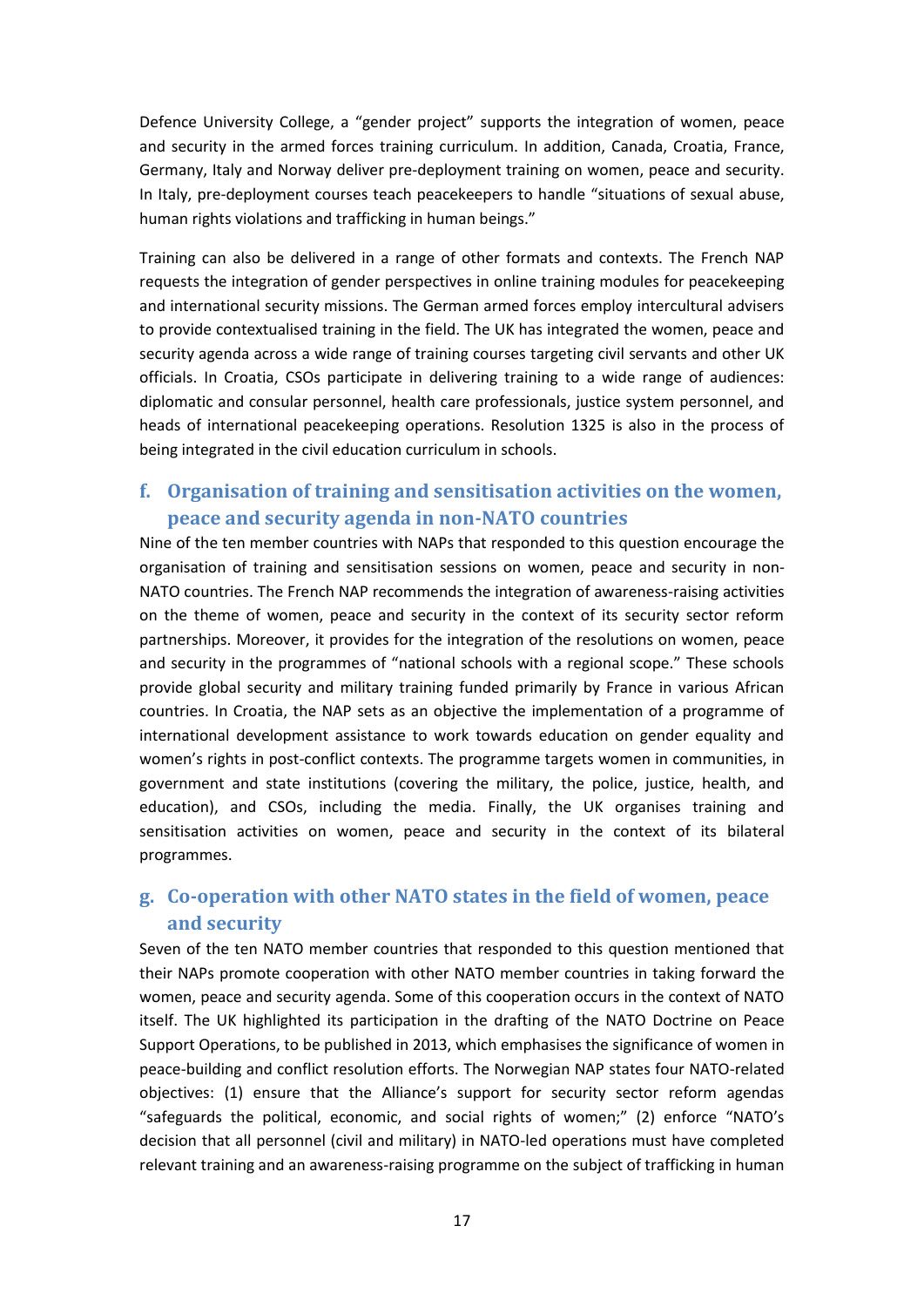beings;" (3) ensure the full implementation of the NATO Policy on combating trafficking in human beings by all Member and Partner States; (4) promote the participation of women in NATO operations.

Other NAPs support international collaboration in other forums. For instance, France commits to collaborate in the context of the EU, which has its own strategy towards the implementation of the women, peace and security agenda, and in all bilateral and regional dialogues it engages with in relation to security issues. Germany supports international efforts to establish gender adviser positions in peace operations. The Canadian and German NAPs in particular highlight the importance of international cooperation to ensure the enforcement of codes of conduct that provide guidelines of appropriate and responsible behaviour for all civilian, police and military personnel deployed in peace operations, including "zero-tolerance policies on sexual exploitation and abuse" (Canada). These include the NATO Standards of Behaviour, the UN Code of Personal Conduct for Blue Helmets and the EU Generic Standards of Behaviour for Common Security and Defence Policy Operations.

#### <span id="page-17-0"></span>**h. Involvement of civil society organisations**

All of the NAPs of the countries surveyed commit to involve CSOs in the design, implementation and monitoring of activities conducted within the women, peace and security framework. Some NAPs, such as the Canadian one, emphasise the contribution of CSOs located in their own country "to the development, implementation and monitoring of the Action Plan." Others, for example Norway's, highlight the need to also maintain "a close dialogue with CSOs from conflict-affected countries." The Italian government seeks to make the most of the experience of CSOs in working towards the expression of women's voices in public spaces, the integration of women in business, environmental protection and property management. Yet, the expertise of CSOs working on gender equality is deemed "not within the purview of the Defence Ministry." The situation is different in Croatia where CSOs participate in the integration of gender perspectives in various training and education programmes, including pre-deployment training for personnel taking part in peace support operations. Croatian CSOs are also involved in the conduct of programmes for the "psychological and social rehabilitation" of female victims of the wars that followed the dismantling of the former Yugoslavia.

Many NAPs support the exchange of information between government officials and CSOs, as is the case in Croatia, France, Germany and Norway. Many such meetings involve members of parliament. In 2010, the German Ministry of Foreign Affairs organised a conference on the implementation of the NAP which involved the German Bundestag alongside representatives of international organisations, the Armed Forces, and CSOs, amongst others. In the UK, the All Party Parliamentary Group on Women, Peace and Security regularly meets with Gender Action for Peace and Security (GAPS), a network of UK-based and international NGOs acting towards the implementation of Resolution 1325, and government officials.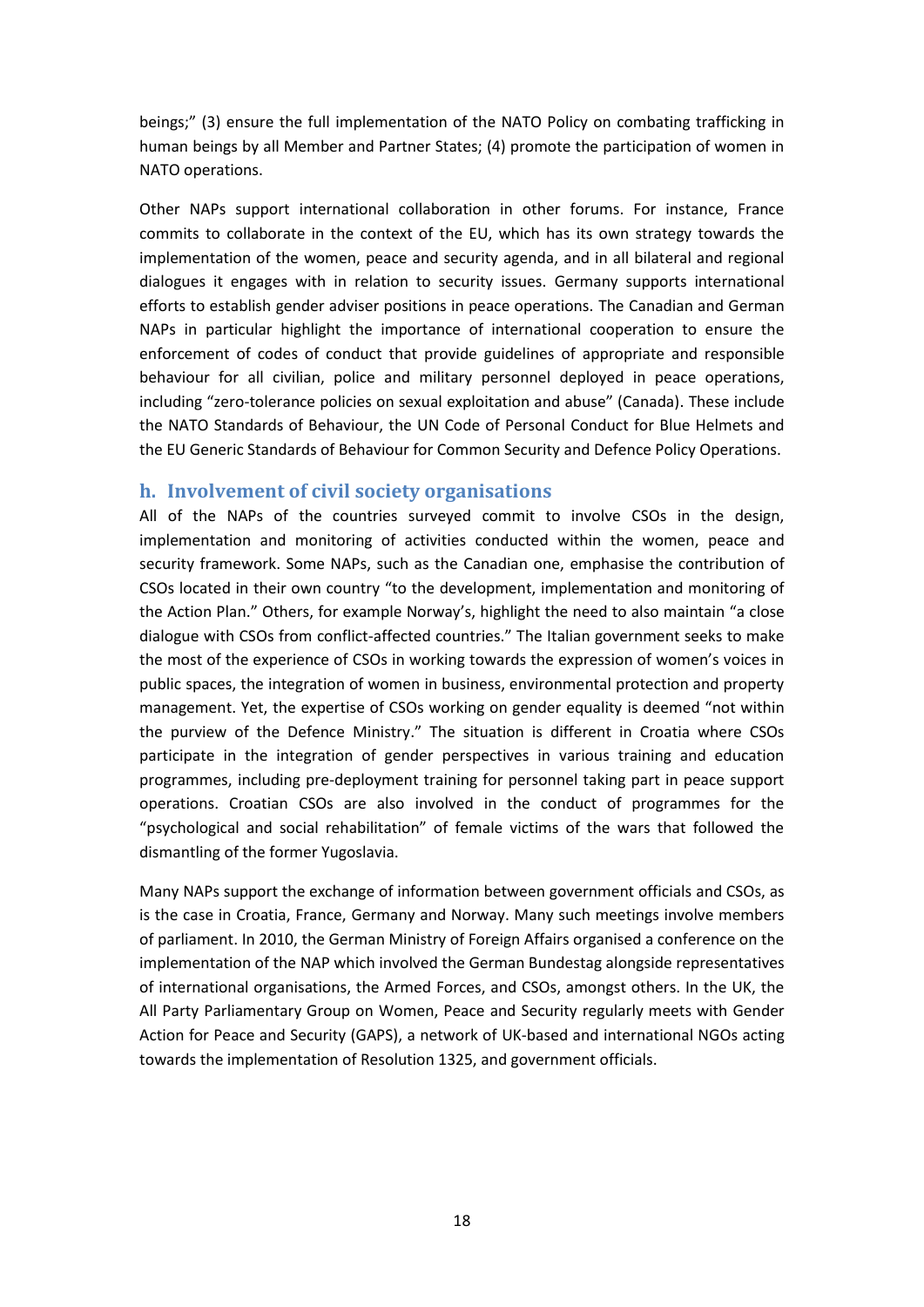## <span id="page-18-0"></span>**Table 6. Content of NAPs adopted in ten NATO member countries**

|                | institutions<br>Exec. | <b>Targets and</b><br>indicators | Women in nat.<br><b>institutions</b> | perspective<br>balance &<br>Gender | sensitisation<br><b>Training and</b><br>(internal) | and<br>sensitisation<br>(external)<br>Training | Cooperation<br><b>With NATO</b><br>members | Support of<br><b>CSOS</b> |
|----------------|-----------------------|----------------------------------|--------------------------------------|------------------------------------|----------------------------------------------------|------------------------------------------------|--------------------------------------------|---------------------------|
| <b>Belgium</b> | $\sqrt{ }$            | $\sqrt{ }$                       | $\sqrt{ }$                           | $\sqrt{ }$                         | $\sqrt{ }$                                         | $\sqrt{ }$                                     | $\sqrt{ }$                                 | $\sqrt{ }$                |
| Canada         | $\sqrt{ }$            | $\sqrt{ }$                       | $\sqrt{ }$                           | $\sqrt{ }$                         | $\sqrt{ }$                                         | $\sqrt{ }$                                     | $\sqrt{ }$                                 | $\sqrt{ }$                |
| Croatia        | $\sqrt{ }$            | $\sqrt{ }$                       | $\sqrt{ }$                           | $\sqrt{ }$                         | $\sqrt{ }$                                         | $\sqrt{ }$                                     |                                            | $\sqrt{ }$                |
| <b>France</b>  | $\sqrt{ }$            | $\sqrt{ }$                       | $\sqrt{ }$                           | $\sqrt{ }$                         | V                                                  | $\sqrt{ }$                                     | $\sqrt{ }$                                 | $\sqrt{ }$                |
| Germany        | $\sqrt{ }$            | $\sqrt{ }$                       | $\sqrt{ }$                           | $\sqrt{ }$                         | $\sqrt{ }$                                         | $\sqrt{ }$                                     | $\sqrt{ }$                                 | $\sqrt{ }$                |
| Italy          | $\sqrt{ }$            | -                                | $\sqrt{ }$                           | $\sqrt{ }$                         | V                                                  | $\sqrt{ }$                                     | $\sqrt{ }$                                 | $\sqrt{ }$                |
| <b>Norway</b>  | $\sqrt{ }$            | $\sqrt{ }$                       | $\sqrt{ }$                           | $\sqrt{ }$                         | $\sqrt{ }$                                         | $\sqrt{ }$                                     | $\sqrt{ }$                                 | $\sqrt{ }$                |
| Portugal       | $\sqrt{ }$            | $\sqrt{ }$                       | $\sqrt{ }$                           | $\sqrt{ }$                         | $\sqrt{ }$                                         | $\sqrt{ }$                                     | N/A                                        | $\sqrt{ }$                |
| Spain          | $\sqrt{ }$            | $\sqrt{ }$                       | V                                    | $\pm$                              | $\pm$                                              | $\pm$                                          | $\pm$                                      | $\sqrt{ }$                |
| <b>UK</b>      | ٠                     | $\pm$                            | $\sqrt{ }$                           | $\sqrt{ }$                         | $\sqrt{ }$                                         | $\sqrt{ }$                                     | $\sqrt{ }$                                 | $\sqrt{ }$                |

| Key | <b>Respondent checked:</b> |
|-----|----------------------------|
|     | Yes                        |
|     | No                         |
| Ŧ   | Both yes and no            |
| N/A | Neither yes or no          |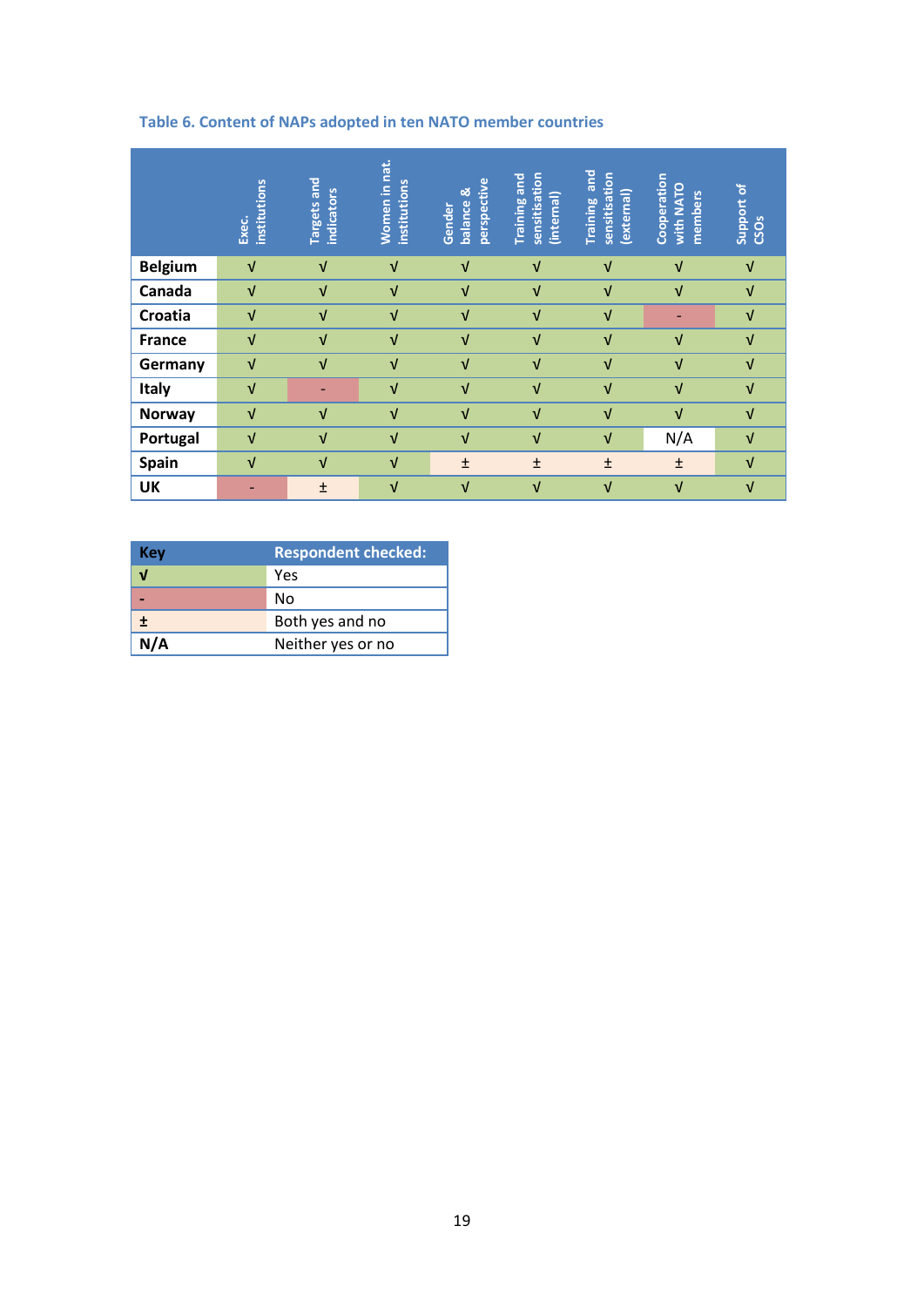## <span id="page-19-0"></span>**Conclusion and recommendations**

As this report has shown, many NATO member countries are prominent leaders in the implementation and promotion of the UNSC resolutions on women, peace and security. Seventeen of the twenty-eight NATO member countries have adopted National Action Plans (NAPs) stimulating and guiding action in this field, as recommended by the UNSC. Other NATO member countries report forwarding the women, peace and security agenda through existing legal and policy frameworks. The survey results suggest that countries without a NAP are more likely to focus on the integration of women and a gender perspective within their own state institutions. In contrast, countries with a NAP are more likely to adopt a more outward-looking agenda. NAPs contain measures relating to the integration of a gender perspective and measures facilitating gender balance in security, humanitarian, development, and diplomatic activities conducted abroad; gender training and sensitisation in both domestic and foreign contexts; cooperation with NATO member countries; and collaboration with CSOs, including CSOs from conflict-affected areas. NAPs therefore appear to be the most effective tool to apply the full range of objectives contained in Resolution 1325.

Results indicate that parliaments are generally more active in forwarding the women, peace and security agenda in NATO member countries with a NAP. Amongst the surveyed member countries, parliaments participated in the development and adoption of initiatives specifically designed to facilitate the implementation of Resolution 1325 more often in countries with a NAP (six out of thirteen) than other countries (none out of eight). Parliaments were also more likely to be involved in *periodic* monitoring of the implementation of Resolution 1325 in states with a NAP (six out of thirteen) than without (one out of eight). These findings indicate a positive correlation between the presence of a NAP and the active engagement of parliaments in advancing the women, peace and security agenda. It is nonetheless hard to establish a straightforward *causal* connection between the two. It is likely that countries where parliaments are already seized with matters related to women, peace and security are well disposed to adopt a NAP. For instance, the German Bundestag debated the implementation of Resolution 1325 already in 2004, a process that eventually fed into the adoption of a NAP in 2012. However, Germany reported that the adoption of a NAP would lead to a change in the accountability report to parliament, as now "the results will be measured against the targets." This illustrates how the adoption of a NAP may facilitate and consolidate the involvement of national parliaments in overseeing the implementation of Resolution 1325 at the national level.

Seven of the ten member countries that provided details on the content of their NAPs reported active cooperation with other NATO member countries in advancing the women, peace and security agenda. This demonstrates that NAPs can be a strong basis for collaboration amongst NATO member countries in this field. With three new NAPs in the pipeline and several other countries continuing to update their NAPs, the findings of this report would indicate that NATO countries are continuing to work towards the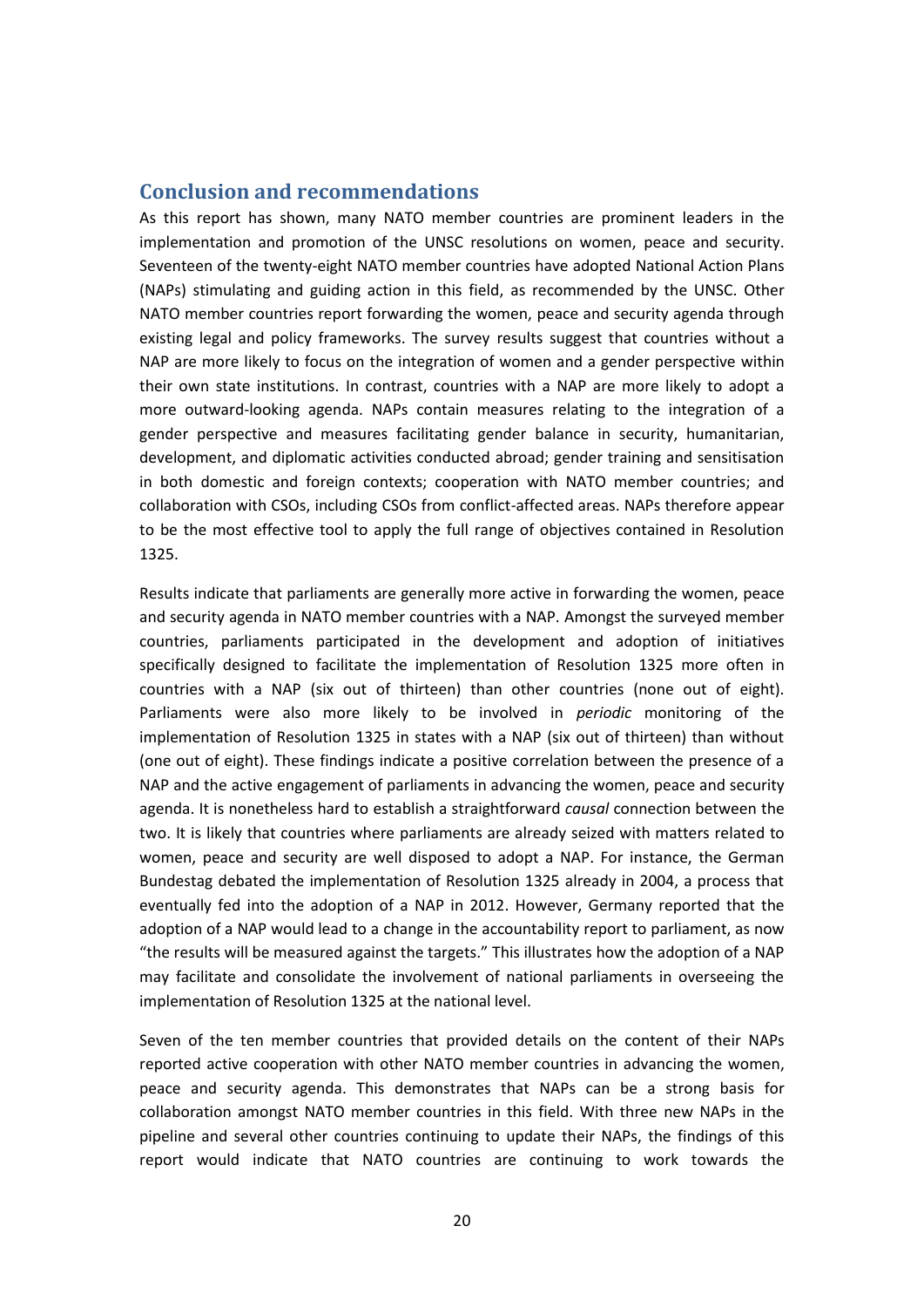implementation of Resolution 1325 and that we can expect collaboration at the Alliance level to intensify in the future, including with countries that do not yet have a NAP.